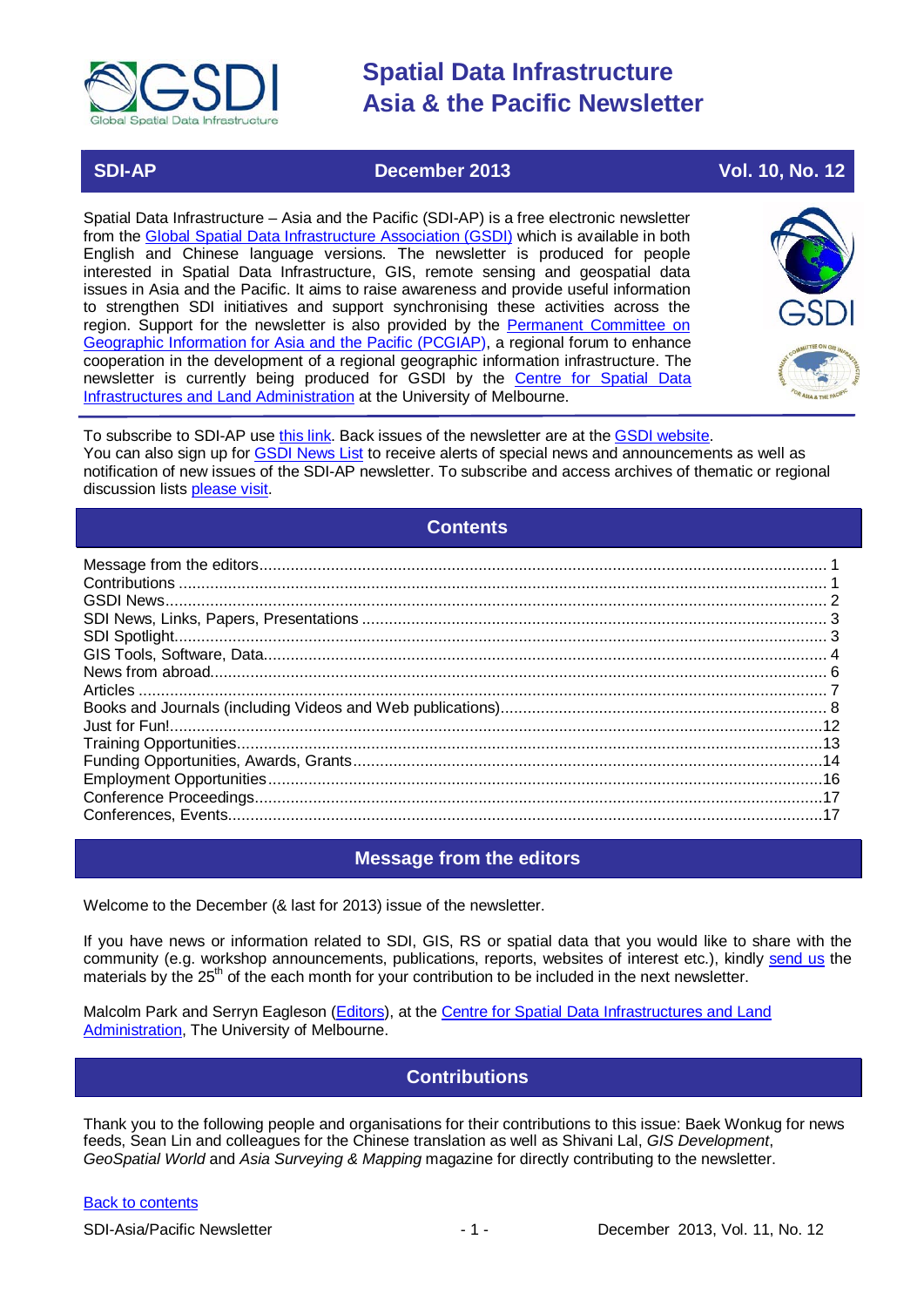

### **GSDI News**

#### <span id="page-1-0"></span>**[GSDI and IGS Global News, Volume 3 Number 9 for 2013 \(October 2013\)](http://www.gsdi.org/newsletters#GSDI) (PDF)**

#### **GSDI Technical - Request for input**

Which standards in the SDI Standards Baseline do your national/regional SDI activities use? You may find the SDI Standards Baseline in [Table 2, of Chapter 10 of the SDI Cookbook.](http://www.gsdidocs.org/GSDIWiki/index.php/Chapter_10#Table_2:_SDI_standards_baseline) Julie Maitra is building a table that will show the core SDI standards that various SDIs use for inclusion in Chapter 10 of the SDI Cookbook.

Contact - [Julie Binder Maitra,](mailto:%20jmaitra@usgs.gov) FGDC Standards Coordinator, Federal Geographic Data Committee, Core Science Systems, U.S. Geological Survey, U.S. Department of the Interior, Phone: [703-648-4627,](tel:703-648-4627) Fax: [703-648-5755,](tel:703-648-5755) [www.fgdc.gov/standards,](http://www.fgdc.gov/standards)<http://www.linkedin.com/in/juliebindermaitra>

#### **International Geospatial Society (IGS) Free Memberships**

At its recent meeting, the GSDI Board of Directors passed a motion that allows individuals in low and very low income nations to join the International Geospatial Society (IGS) by providing specific information of value to the global community in lieu of annual cash dues. To join, simply add your professional profile to the growing interconnected network of geospatial specialists across the globe. Benefits of membership in IGS are listed at [http://www.igeoss.org/benefits.](https://owa.unimelb.edu.au/owa/redir.aspx?C=54c2b4d3973d480282dc7c38384f4204&URL=http%3a%2f%2fwww.igeoss.org%2fbenefits) For further information, contact [Harlan Onsrud,](mailto:onsrud@gsdi.org) Executive Director, GSDI Association.

#### **Outreach & Membership Committee**

Committee vice-Chair, Roger Longhorn has joined the International Hydrographic Organization (IHO) Marine SDI Working Group (MSDIWG) and attended the Marine SDI Open Forum meeting in Copenhagen (remotely!) and the following two-day workshop of the MSDIWG, hosted by the Danish Hydrographic Service. The MSDIWG, which has existed since 2009, is setting its new workplan for 2013-2014 and is interested in developing a stronger relationship with non-marine SDI development initiatives at national, regional and global levels. Longhorn will explore this with the GSDI Board and Executive Committee at the next opportunity. The Outreach & Membership Committee also manages the GSDI Group on LinkedIn, which has added seven new members in the past month, for a total of 229 members today. If you are not already a member of this group, please join today – and tell your friends! Visit [http://www.linkedin.com](https://owa.unimelb.edu.au/owa/redir.aspx?C=rDg2dzQe3UKfwin28aspI4dcf2EJ4c8IKc_jDEPg91nlCdVQBzUX28or6ioXGu07OXWheK19Jyk.&URL=http%3a%2f%2fwww.linkedin.com) to join, then find GSDI in the 'Groups' option, to join the group.

#### **Technical Committee**

Technical Committee Chair, Eric van Praag, Regional Coordinator, GeoSUR Program of the Latin American Development Bank (CAF), along with USGS, has nominated the GeoSUR Topographic Processing Service (TPS), built with ESRI´s AG Server 10.1, for the AAG Stanley Brunn Award for Creativity in Geography. See more news later in this issue.

The Technical Committee is also responsible for updating of the GSDI SDI Cookbook, a wiki maintained at: [http://www.gsdidocs.org/GSDIWiki/index.php/Main\\_Page.](https://owa.unimelb.edu.au/owa/redir.aspx?C=rDg2dzQe3UKfwin28aspI4dcf2EJ4c8IKc_jDEPg91nlCdVQBzUX28or6ioXGu07OXWheK19Jyk.&URL=http%3a%2f%2fwww.gsdidocs.org%2fGSDIWiki%2findex.php%2fMain_Page)

**GSDI Member organisations**, members of the GSDI Association Committees, Council and Board, and IGS members are involved in the many other regional and global initiatives on an on-going basis:

- [Digital Earth](http://www.digitalearth-isde.org/) (International Society for Digital Earth).
- [Eye on Earth.](http://www.eyeonearth.org/)
- [Group on Earth Observations \(GEO\) / Global Earth Observation System of Systems \(GEOSS\).](http://www.earthobservations.org/)
- [EuroGEOSS](http://www.eurogeoss.eu/default.aspx) GEOSS Project funded by the European Union.
- [INSPIRE](http://www.inspire.jrc.ec.europa.eu/) Infrastructure for Spatial Information in the European Community.
- [International Hydrographic Organisation](http://www.iho.int/) Marine SDI Working Group.
- [UNESCO IOC](http://www.iode.org/) Marine/Coastal Spatial Data Infrastructure development.
- UNSD (Statistics Division) [UN-GGIM \(UN Global Geospatial Information Management\).](http://www.ggim.un.org/)
- [UNGIWG](http://www.ungiwg.org/) (UN GI Working Group).
- [UNESCO IOC](http://www.iode.org/) Marine/Coastal Spatial Data Infrastructure development.
- **UNSDI [UN-GGIM](http://www.ggim.un.org/)** (UN Global Geospatial Information Management).
- UNSDI [UNGIWG](http://www.ungiwg.org/) (UN GI Working Group).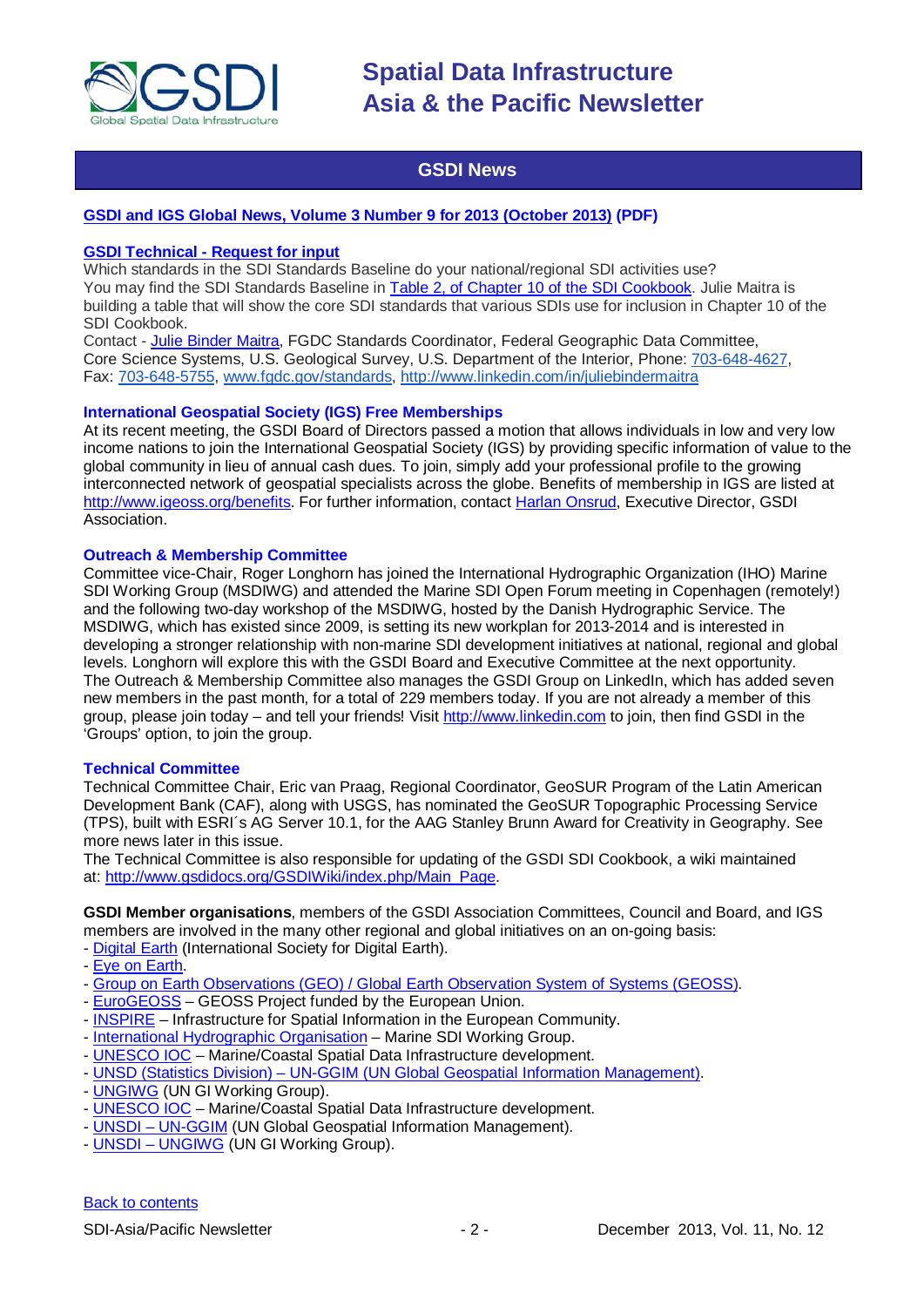

### **SDI News, Links, Papers, Presentations**

#### <span id="page-2-0"></span>**Destination Spatial Matchmaker portal - [a way for students, employers and educators to link up](http://www.destinationspatial-matchmaker.org/index.htm)**

Destination Spatial is a free service provided by the spatial information industry and is committed to providing future geospatial professionals with opportunities and resources to gain valuable professional experience. The Matchmaker portal helps to bring together secondary schools, colleges and universities, students and employer organisations in the spatial information industry for work placement opportunities including work experience, scholarships and cadetships, internships, full-time, part-time and casual employment. It is our goal to make the Matchmaker portal a gateway for geospatial students, whether school, college, university or postgraduate to gain valuable hands-on experience through practical work assignments with professional spatial employers.

The Matchmaker portal also provides spatial employers with a resource through which to source the assistance of highly qualified students specialised in various spatial fields.

#### **[Multi-Source Data Processing Middleware for Land Monitoring within a Web-Based Spatial Data](http://www.mdpi.com/2220-9964/2/3/553/pdf)**

**[Infrastructure for Siberia](http://www.mdpi.com/2220-9964/2/3/553/pdf)** by Jonas Eberle, Siegfried Clausnitzer, Christian Huettich and Christiane Schmullius ISPRS Int. J. Geo-Inf. 2013(2): 553-576

**[Abstract:](http://www.mdpi.com/2220-9964/2/3/553)** Land monitoring is a key issue in Earth system sciences to study environmental changes. To generate knowledge about change, e.g., to decrease uncertaincy in the results and build confidence in land change monitoring, multiple information sources are needed. Earth observation (EO) satellites and in situ measurements are available for operational monitoring of the land surface. As the availability of well-prepared geospatial time-series data for environmental research is limited, user-dependent processing steps with respect to the data source and formats pose additional challenges. In most cases, it is possible to support science with spatial data infrastructures (SDI) and services to provide such data in a processed format. A data processing middleware is proposed as a technical solution to improve interdisciplinary research using multi-source timeseries data and standardized data acquisition, pre-processing, updating and analyses. This

solution is being implemented within the Siberian Earth System Science Cluster (SIB-ESS-C), which combines various sources of EO data, climate data and analytical tools. The development of this SDI is based on the definition of automated and on-demand tools for data searching, ordering and processing, implemented along with standard-compliant web services. These tools, consisting of a user-friendly download, analysis and interpretation infrastructure, are available within SIB-ESS-C for operational use.

**Keywords:** middleware; land monitoring; web portal; MODIS; climate data; data integration; time-series data; standard-compliant data provision

#### **Promote Asia Forum to GSDI members**

[Upcoming OGC TC/PC event.](http://www.ogc.org.tw/) On December 2nd to 6th in India, OGC will hold a TC/PC meeting, and a session of Asia Forum will be held by Dr. Chou and GIS Research Center. Membership is not required to attend the Asia Forum. Anyone who is interested in geospatial and interoperability issues is welcomed. This is a great opportunity to have people discussing interoperability issues among Asia countries. Also, it's a chance to promote GSDI. [Further details.](http://www.ogc.org.tw/en/News/Detail20131203)

#### <span id="page-2-1"></span>[Back to contents](#page-0-0)

### **SDI Spotlight**

#### **Book Review**

For this month's *Spotlight* feature we publish a review of a book that one of our editors chanced upon recently as a weekend house guest: [Simon Garfield's](http://www.simongarfield.com/home.asp) *On the [map: why](http://www.simongarfield.com/pages/books/on_the_map.htm)  [the World looks the way it does](http://www.simongarfield.com/pages/books/on_the_map.htm)*, Profile, London, 445 pp and 15 pp Index (2012). That the award-winning author Dava Sobel wrote the *Foreword* to this book raises expectations by the reader that it is worthy of readers' attention. These expectations are not misplaced. The author has written numerous non-fiction works and his prior publication record does not include cartography. This book is well-written and is cast to appeal to a wide readership including those professionally associated with map-making.



#### [Back to contents](#page-0-0)

SDI-Asia/Pacific Newsletter  $- 3 - 2$  December 2013, Vol. 11, No. 12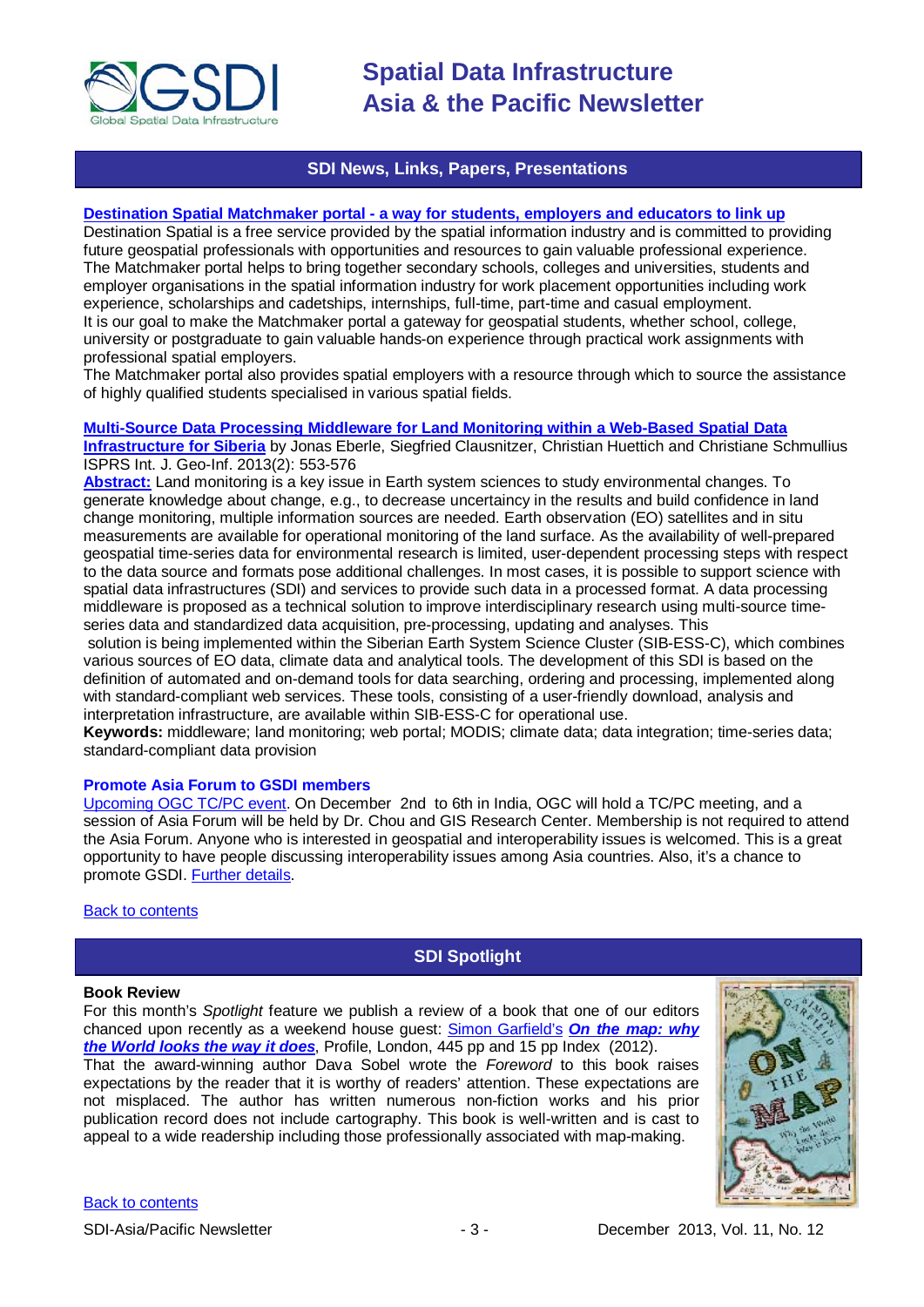

The 22 chapters (and *Introduction* and *Epilogue*) range from the earliest maps through Eratosthenes' calculating the circumference (and size) of the Earth to today's Internet where much of the geographic data is collected by lay "citizen cartographers" using social media and "smart" phones. For completeness the author includes many of the personalities of those who make maps, those who collect and deal in maps, those who forge seemingly authentic old and rare maps and those whose specialty is expressing expert opinion on the provenance and "genuineness" of valuable maps from antiquity, and those who steal maps. Cartography also can lay claim to numerous fraudsters and hoaxers.

The author ranges beyond geographic cartography with his chapter on "Mapping the Brain" and maps associated with games such as "Monopoly". Chapter 12 describes how Dr Snow demonstrated the spread of



cholera in nineteenth century London by mapping deaths by their proximity to the Broad Street water pump where the deceased had obtained their water.

Chapters 1, 4, 5, 9, 13, 21, & 22 do not have sub-chapters or "pocket maps" not necessarily related to the main chapter. For example, chapter 20 on Satellite Navigation in automobiles is followed by a "pocket map" relating the mapping of Martian canals in the late 19th and early 20th centuries.

Both interesting and entertaining, this volume is warmly recommended to readers. Visiting the author's [homepage](http://www.simongarfield.com/home.asp) is a rewarding experience.

The editors remind our subscribers and readers that we welcome contributions for the *Spotlight* feature.

#### <span id="page-3-0"></span>**[Back to contents](#page-0-0)**

### **GIS Tools, Software, Data**

#### **[Update on OSM Crisis Mappers in the Philippines](http://blog.gisuser.com/2013/11/18/update-on-osm-crisis-mappers-in-the-philippines/)**

An update from the Heidelberg University describes more than 1.000 OpenStreet Map (OSM) Crisis Mapping Volunteers developing a CrisisMap for the Philippines. The map shows Elements at Risk, population distribution, damaged buildings and Instagram images for Philippines. This update from the team…For supporting the disaster management activities after the typhoon Yolanda/Haiyan a new Crisis Map: http://crisismap.geog.uni- heidelberg.de/ has been set up by GIScience Research Group at Heidelberg University that visualizes map layers as the map layers showing population density and "elements at risk" for the Philipines. Credits for this voluntary effort go to Pascal Neis, Andreas Reimer, Maxim Rylow, Bernd Resch, Günter Sagl, Joao Porto and colleagues.

Source: GISuser blog an[d Heidelberg University GIS blog](http://giscienceblog.uni-hd.de/tag/crisis-mapping/)

#### **[Typhoon Damage Assessment maps from the Philippines via e-GEOS](http://blog.gisuser.com/2013/11/20/haiyan-typhoon-damage-assessment-maps-from-the-philippines-via-e-geos/)**

Some of the first damage assessment maps from the Philippines have been released. According to e-GEOS, The Emergency Crisis Room was activated at 6:00 UTC on November 8, since when some 30 maps have been produced by the combined efforts of the e-GEOS Emergency Management Team, with others from GAF in Germany and ITHACA in Turin, with 25 people working day and night - e-GEOS is the Service Provider of the Emergency Management Service funded by DG Enterprise within the Copernicus Programme. Source: GISuser blog

#### **[Bahrain Survey and Land Registration Bureau to receive advice from Ordnance Survey International](http://www.ordnancesurvey.co.uk/about/news/2013/ordnance-survey-international-to-provide-strategic-guidance-to-kingdom-of-bahrain.html)**

Ordnance Survey International has announced the signing of a five-year Specialist Advisory Framework Agreement with the Survey and Land Registration Bureau (SLRB) of the Kingdom of Bahrain. The agreement provides an opportunity for both organisations to work together collaboratively on a number of projects, the first of which will be the development of a new long-term strategy, which will support SLRB in continuing to develop its role as the authoritative cadastral and mapping authority for Kingdom of Bahrain.

#### **[Australia: First hydrometric monitoring guidelines available](http://www.bom.gov.au/water/news/article.php?id=107)**

The [ten guidelines](http://www.bom.gov.au/water/standards/niGuidelinesHyd.shtml) aim to strengthen the integrity of data used in water resources assessments and planning. The guidelines support the Bureau's (of Meteorology) national water data archive, the Australian Water Resources Information System [\(AWRIS\)](http://www.bom.gov.au/water/about/wip/awris.shtml). Water data and related information are contributed into AWRIS by more than 200 water monitoring organisations in Australia.

[Back to contents](#page-0-0) Serving as a common national language, the guidelines have been developed, agreed and endorsed by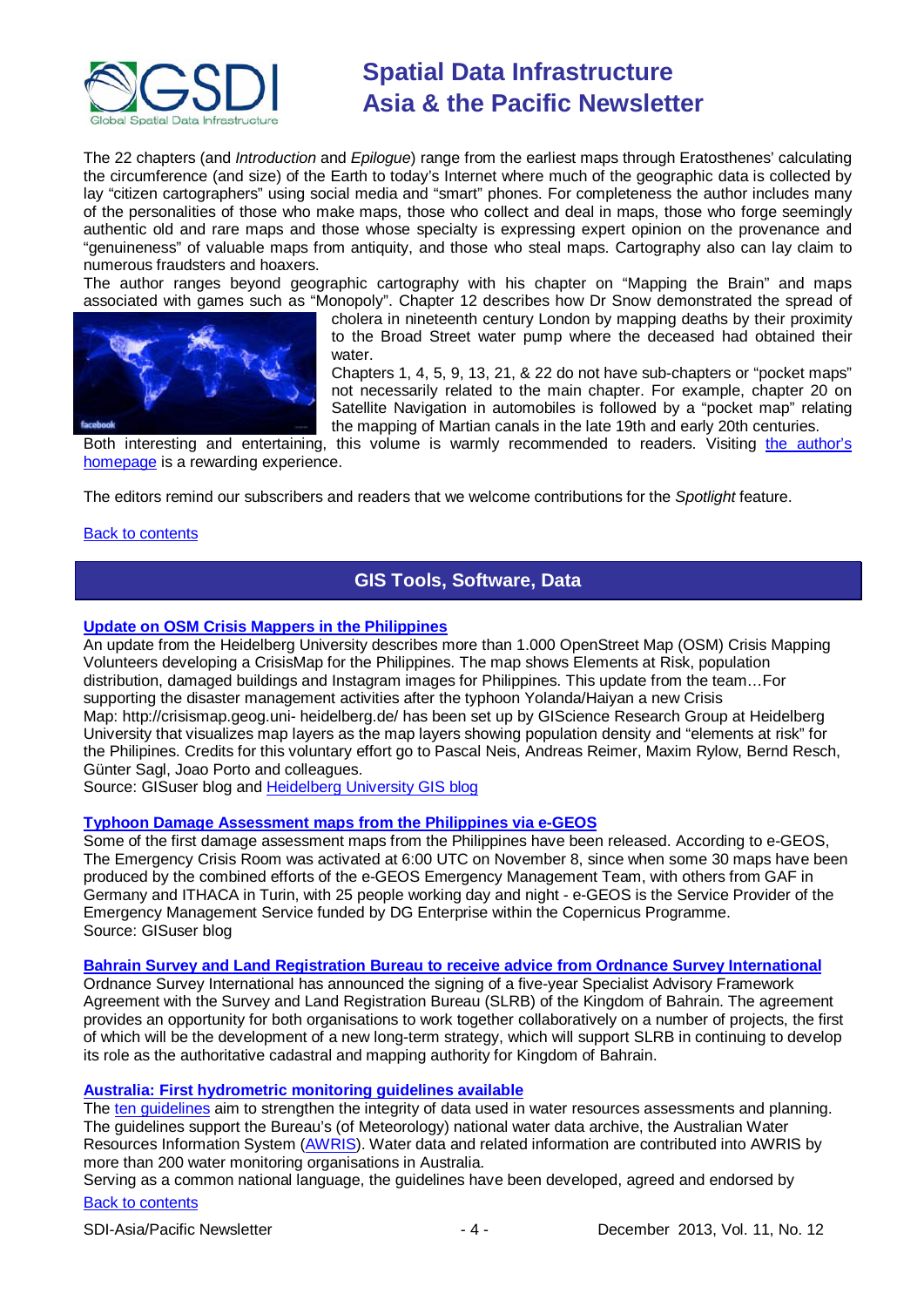

industry to describe recommended practice in water resource data collection and management. They assist to communicate an industry approach with end users of the data and ensure the data being collected and ingested into AWRIS is consistent and comparable between various collecting organisations.

In 2010 the Bureau established the [Water Information Standards Business Forum](http://www.bom.gov.au/water/standards/sbforum/index.shtml) as a nationally representative group to coordinate and foster the development and endorsement of water information guidelines and standards. The Forum endorsed the new guidelines following two years of work by technical experts to write, review and submit the quidelines. Importantly, the Australian Hydrographers Association has been closely involved as the peak industry body, contributing assistance and input throughout.



**[Where Catastrophic Droughts and Floods Are Bound to Happen in the U.S.](http://www.theatlanticcities.com/neighborhoods/2013/11/where-catastrophic-droughts-and-floods-are-bound-happen-america/7439/)** Many Americans might not realize it, but the country is headed for a brutal reality check in terms of access to clean, cheap water. Climate change's amplifying effects are turning dry regions into virtual deserts and wet ones into flood zones, setting the stage for a horde of "water-related catastrophes, including extreme flooding, drought, and groundwater depletion,"warn scientists at UC Irvine. **The editors draw readers' attention to the source of the map being** [NASA's](http://www.nasa.gov/mission_pages/Grace/#.Una1S3Dn5vB)  [GRACE twin satellite system](http://www.nasa.gov/mission_pages/Grace/#.Una1S3Dn5vB)

Source: The Atlantic "Cities": Maps and [NASA Earth Observatory](http://earthobservatory.nasa.gov/IOTD/view.php?id=82266&eocn=home&eoci=iotd_title)

#### **[Congressman in US takes ride in a driverless car](http://mycoordinates.org/lbs-50/#2)**

Rep. Bill Shuster (R., Altoona) made a 33-mile trip from Cranberry Township to Pittsburgh International Airport in a computer-operated car. The socalled driverless Cadillac SRX was designed by Carnegie Mellon University researchers who have been working on the project since 2008. The car uses inputs from radars, laser range finders, and infrared cameras to maneuver in traffic. He said he can now imagine a future where such vehicles enter the mainstream, potentially reducing accidents, fatalities and congestion on roads. Raj Rajkumar, the leader of the project, said the biggest design challenge for driverless vehicles is managing unpredictable events. [www.philly.com](http://www.philly.com/)

Source: October 2012 My Co-ordinates ezine

#### **See ALSO [Maps for self-driving](http://mycoordinates.org/lbs-50/#2) cars**

Nokia is teaming up with Mercedes-Benz with the goal of designing 3D maps for self-driving cars. The mapping feature will be provided by Nokia's Here, a )\_ cloud-based service that offers drivers real-time traffic updates, road closures, and recommendations based on their location. Gearing up now for Internetconnected cars, Here will ultimately take on the challenge of directing selfdriving cars. http://news.cnet.com Source: October 2012 My Co-ordinates ezine

#### **[New Australian-based 3D GIS User Group](http://www.3dgis.com.au/website/)**

#### **[Free and Open Access to Sentinel Satellite Data](http://www.gislounge.com/free-open-access-sentinel-satellite-data/)**

The [European Space Agency](http://gmesdata.esa.int/web/gsc/home) (ESA) has announced that free and open access to Sentinel satellite data will become available during the Copernicus operational phase. Copernicus is an earth observation program operated by a partnership of the European Commission (EC), European Space Agency (ESA), and the European Environment Agency (EEA). The European Delegated Act on Copernicus data and information policy provides for free, full and open access to users of environmental data from the Copernicus program which will include data gathered from the Sentinel satellites. The Sentinel satellites also capture data over Australia.

#### **[NSF-supported geospatial data project to let almost anyone put almost anything on the map](http://www.itap.purdue.edu/newsroom/news/131111_hubzero_geospatial.html)**

Purdue researchers and ITaP are embarking on a \$4.5 million, four-year project to create a powerful Webbased system that will allow researchers worldwide to manage, curate, share, analyze and visualize geospatial data for purposes ranging from predicting damaging floods to projecting climate change effects on the poor.

The project funded by the National Science Foundation will build geospatial data hosting, processing and sharing capabilities into Purdue's [HUBzero platform.](http://hubzero.org/) This should open the way for easy development of a variety of Web-enabled tools for probing and presenting geospatial data in ways that can, among other things, help policymakers address pressing issues in the U.S. and around the globe.

The geospatial data project stems from earlier, specialized projects involving HUBzero and geospatial data, such as: [driNET](https://drinet.hubzero.org/) for research on the causes and effects of droughts; [WaterHUB](http://water-hub.org/) for studying hydrology; and [GEOSHARE](https://geoshareproject.org/) an international hub for research on agriculture, land use and the environment.

Originally developed by Purdue to power nanoHUB.org, HUBzero is a Web-based platform, or cyberinfrastructure, for scientific and other kinds of research and educational collaborations. A major HUBzero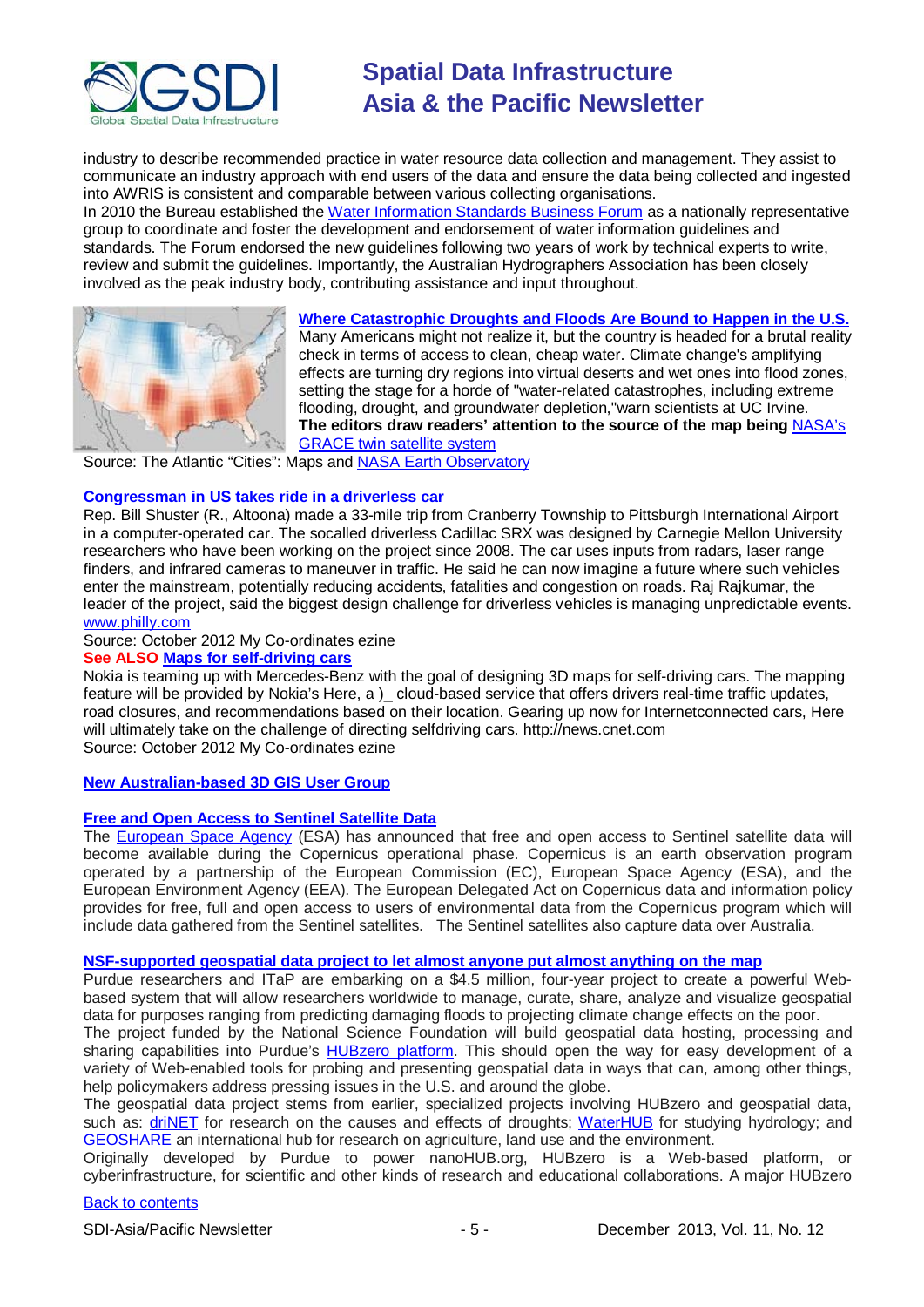

feature is its ability to make computational research tools, and visualization and analysis of results, easily available through a Web browser. HUBzero's built-in social networking creates online communities in almost any field or subject matter and facilitates communication and collaboration, distribution of research results, training and education. The platform also offers a growing set of data management and interactive database capabilities and simplified access to high-performance and cloud computing hardware. Source: Purdue University news release

#### **[India Begins Groundwater Mapping of the Entire Country](http://www.asmmag.com/2012-12-30-14-40-18/feature/6086-india-begins-groundwater-mapping-of-the-entire-country.html)**

The Central Ground Water Board (CGWB) has recently launched a helicopter-borne electromagnetic survey in Patna for accurate and comprehensive assessment of groundwater resources of the district. A helicopter will collect important data of the subsurface geology and groundwater occurrence up to a depth of 300 metres. The project is funded by the World Bank, and has been launched in collaboration with the National Geophysical Research Institute (NGRI)-Hyderabad and Aarhus University, Denmark. The interpretation of the data will be validated on the ground with borehole results.

The unique ability of the heli-borne survey to accurately map the top 300 metres in fine detail has been used by engineers and environmentalists in Australia, Malaysia, Norway, Greenland, Italy, Germany, Holland, France and other countries, and has been employed for a wide range of applications, including tunnel pre-engineering, contaminant plume detection, tailings pond assessment and coastal salt water encroachment studies. Source: Asian Surveying & Mapping and the [Times of India](http://articles.timesofindia.indiatimes.com/2013-11-27/patna/44518971_1_groundwater-resources-aquifers-cgwb)

<span id="page-5-0"></span>**[Back to contents](#page-0-0)** 

## **News from abroad**

*"This section has been included to highlight some of the developments happening outside the region which demonstrate SDI in action.*

#### **Ghana: State-of-the-Art [Flood Forecasting Model Launched for White Volta River](http://www.worldbank.org/en/news/feature/2013/10/21/state-of-the-art-flood-forecasting-model-launched-for-white-volta-river-in-ghana)**

- With the development of a new warning and flood forecasting system, the Ghana government makes steps toward managing flooding in the White Volta River Basin, and saving lives

- The government and communities along the White Volta River benefit from greater advanced notice of imminent flooding

- Authorities will continue to use the system for planning, advance notice and as the foundation for the development of similar systems in other African countries

Several organizations collaborated to assess the impact of climate risks, starting with a steering committee led by the Water Resources Commission and including;

•The National Disaster Management Organization, Hydrological Service Department

•Ghana Meteorological Agency

•Volta River Authority

•Water Research Institute of the Centre for Scientific and Industrial Research

•Ghana Irrigation Development Authority

•The National Environmental Protection Agency and the Savannah Accelerated Development Authority

The steering committee coordinated the creation of the system and ensured all major stakeholders had a hand in the advanced planning and flood management for the entire White Volta River Basin.

### **[Interactive Online Story Map on Elephant Poaching](http://www.gisuser.com/content/view/31467/2/)**

The Wildlife Conservation Society and geographic information system (GIS) software innovator Esri jointly developed and produced an online Story Map that combines spatial data, excellent cartography, and Web mapping tools to visually tell the story of the elephant poaching crisis.

The Story Map is available for news organizations to illustrate the depth of the crisis visually to their readers and viewers. The added dimension of a highly-specific representation of the crisis adds value to any account of the ivory crush or wildlife poaching and trafficking.

Source: GISuser blog and

#### **[How Google Earth is busting Persian Gulf nations for overfishing](http://qz.com/151346/how-google-earth-is-busting-persian-gulf-nations-for-overfishing/)**

Weapons-grade uranium isn't the only thing Iran may be hiding. The country does not report its fishing catch to the United Nations, which is problematic given that the Persian Gulf, like other areas of the world, suffers from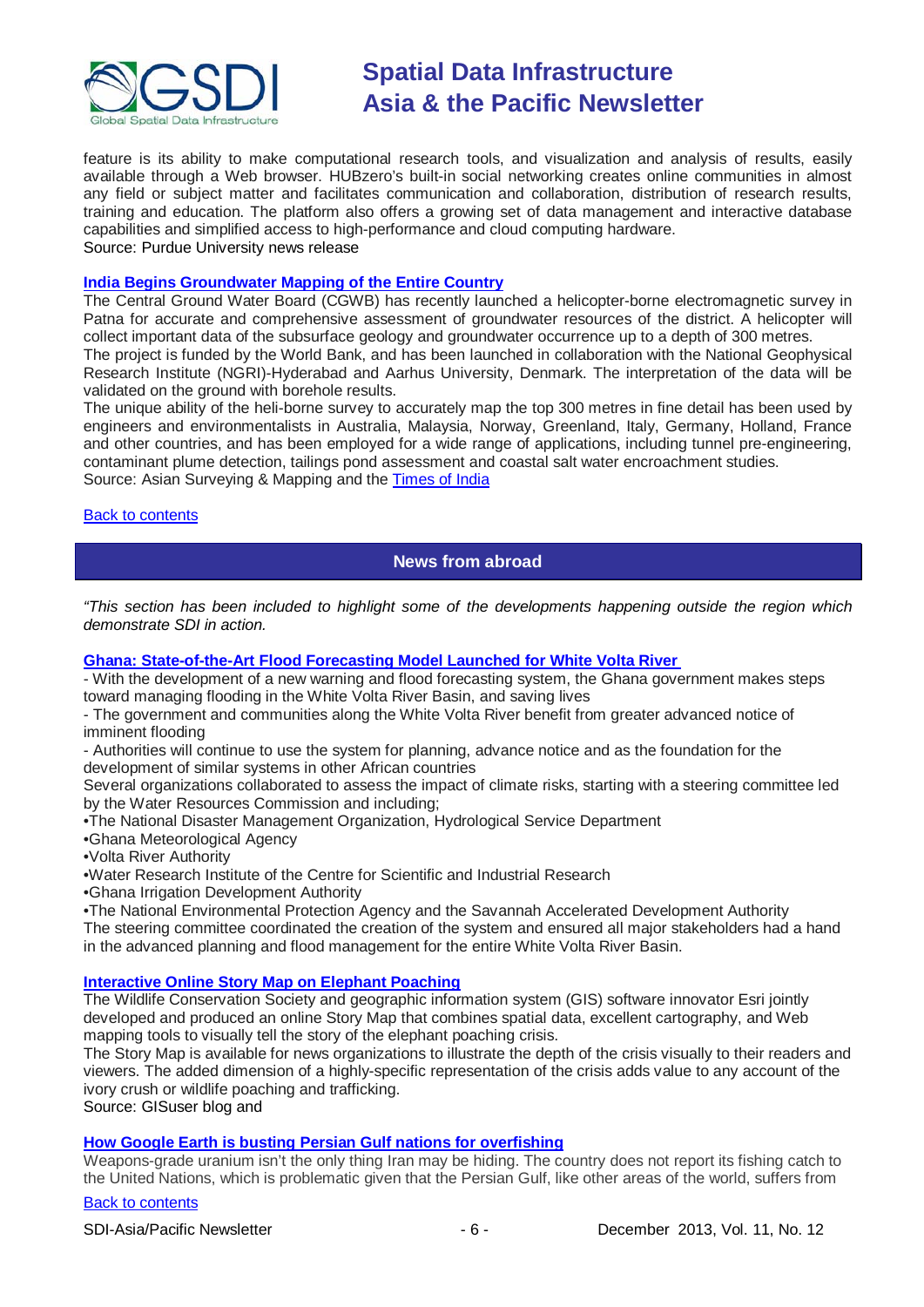

overfishing. But thanks to Google Earth, scientists now know that Iran hauls in more than 12,000 tonnes a year from 728 weirs, large structures built in intertidal zones to trap fish.

In a first of its kind study released today, scientists at the University of British Columbia in Vancouver used [Google Earth images to calculate how much fish was actually caught by Persian Gulf nations](http://icesjms.oxfordjournals.org/content/early/2013/11/21/icesjms.fst178.full.pdf?keytype=ref&ijkey=qEBtzuYgs0L64zP) compared to what they reported. The result: The official numbers are nothing but one big fish tale. Source: Quartz.com and [ICES Journal of Marine Science](http://icesjms.oxfordjournals.org/content/early/2013/11/21/icesjms.fst178.full.pdf)

#### **[Lesotho: Land Administration Reform Project successfully completed](http://www.kadaster.nl/web/Nieuws/Bericht/Land-project-Lesotho-successfully-completed.htm)**

For over 5 years, Kadaster was responsible for the project management of the [Land Administration Reform](http://www.mca.org.ls/projects/land.php)  [Project](http://www.mca.org.ls/projects/land.php) (LARP) in Lesotho. In October 2013, Kadaster brought this project to a successful conclusion. During the project, acts and regulations were amended and an act relating to apartments was drafted. Thanks to the amended legislation, it was possible to set up a [Land Administration Authority](http://www.laa.org.ls/) (LAA). The project identified a total of nearly 60,000 informal land owners. The LAA uses this information to prepare and register ownership documents, so that ownership can be formally established. This will form the basis for improving the Lesotho economy.

Land Management System - The LAA uses a Land Management System, which is based on open source and the Land Domain Model and was modified and implemented with the support of the Food and Agricultural Organization (FAO).

Project donor - Kadaster was commissioned for this project in early 2008. The US-based Millenium Challenge Corporation, an organisation aimed at fighting worldwide poverty through economic growth, donated to the project. The project, which was worth 362 million dollars, consisted of three parts: Water, Health and Private Sector Development (PSD). The project for land administration (LARP) fell into the last category.

Kadaster International, a GSDI Association member, is a department of the Netherlands' [Cadastre, Land](http://www.kadaster.nl/)  [Registry and Mapping Agency](http://www.kadaster.nl/) (Kadaster).

See also: [The Lesotho Land Administration Authority: the White Elephant Lives](http://www.conftool.com/landandpoverty2013/index.php/Johnson-304_paper.pdf?page=downloadPaper&filename=Johnson-304_paper.pdf&form_id=304&form_version=final)

#### <span id="page-6-0"></span>[Back to contents](#page-0-0)

#### **Articles**

#### **[Multi-Source Data Processing Middleware for Land Monitoring within a Web-Based Spatial Data](http://www.mdpi.com/2220-9964/2/3/553/pdf)**

**[Infrastructure for Siberia](http://www.mdpi.com/2220-9964/2/3/553/pdf)** by Jonas Eberle, Siegfried Clausnitzer, Christian Huettich and Christiane Schmullius ISPRS Int. J. Geo-Inf. 2013(2): 553-576

**[Abstract:](http://www.mdpi.com/2220-9964/2/3/553)** Land monitoring is a key issue in Earth system sciences to study environmental changes. To generate knowledge about change, e.g., to decrease uncertaincy in the results and build confidence in land change monitoring, multiple information sources are needed. Earth observation (EO) satellites and in situ measurements are available for operational monitoring of the land surface. As the availability of well-prepared geospatial time-series data for environmental research is limited, user-dependent processing steps with respect to the data source and formats pose additional challenges. In most cases, it is possible to support science with spatial data infrastructures (SDI) and services to provide such data in a processed format. A data processing middleware is proposed as a technical solution to improve interdisciplinary research using multi-source timeseries data and standardized data acquisition, pre-processing, updating and analyses. This solution is being implemented within the Siberian Earth System Science Cluster (SIB-ESS-C), which combines

various sources of EO data, climate data and analytical tools. The development of this SDI is based on the definition of automated and on-demand tools for data searching, ordering and processing, implemented along with standard-compliant web services. These tools, consisting of a user-friendly download, analysis and interpretation infrastructure, are available within SIB-ESS-C for operational use.

**Keywords:** middleware; land monitoring; web portal; MODIS; climate data; data integration; time-series data; standard-compliant data provision

#### **[Comparison of Different Caching Techniques for High-Performance Web Map Services](http://ijsdir.jrc.ec.europa.eu/index.php/ijsdir/article/view/316)**

by Alexander Loechel & Stephan Schmid

International Journal of Spatial Data Infrastructures Research, Vol 8 (2013)

**Abstract:** The demand for digital maps on the Internet has increased considerably in the last few years. Therefore the performance of Web Mapping Services is becoming more and more important. This article introduces different caching techniques for high performance transfer of data using standardized Open Geospatial Consortium (OGC) Web Map Services (WMS). It describes and examines different caching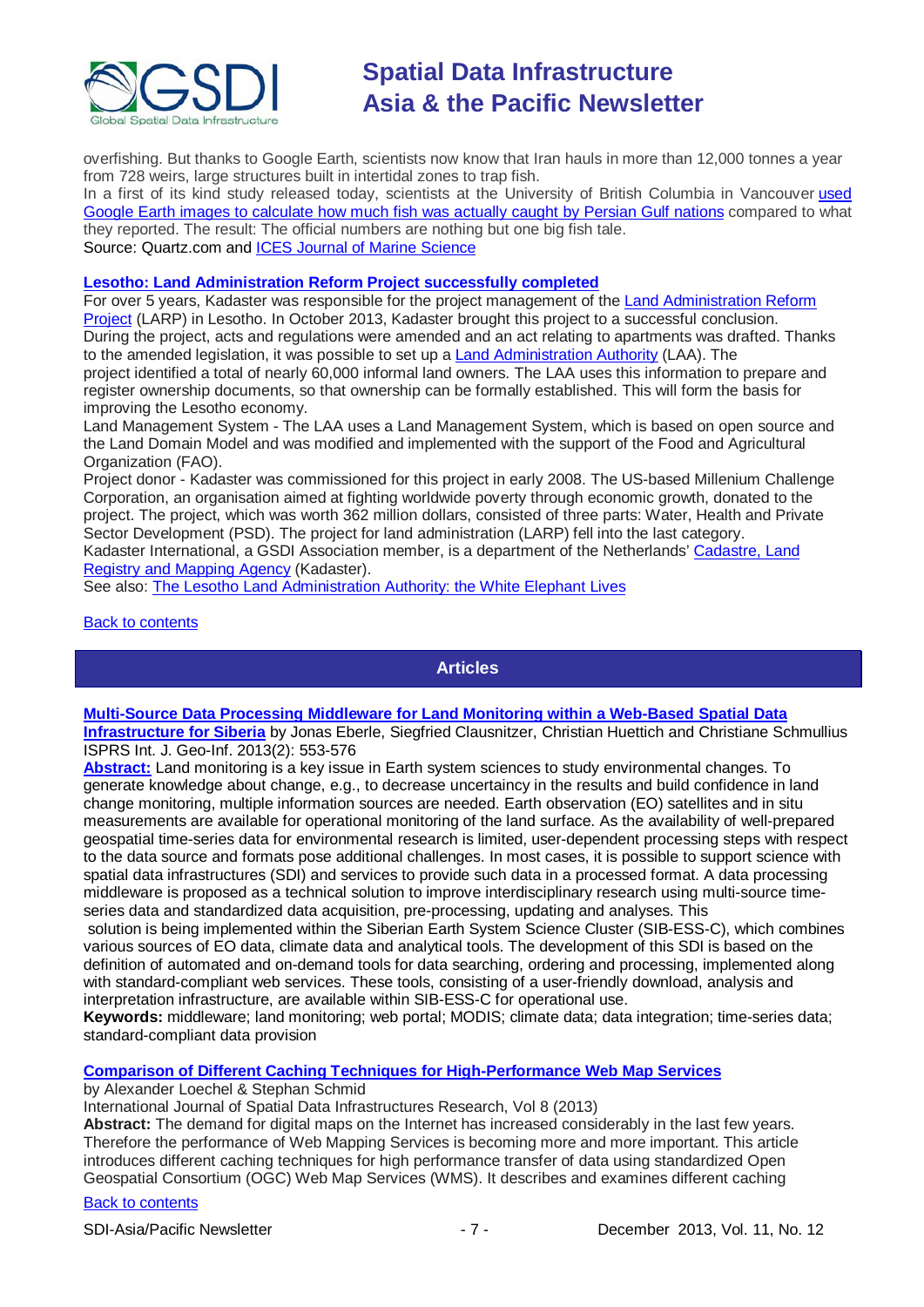

mechanisms based on tile caching, reverse proxy caching and web application acceleration. Furthermore it demonstrates benefits, problems and how data needs to be modified for different caching techniques. The article outlines the advantages of WMS caching systems and investigates the behaviour of these systems with an increasing number of concurrent requests using benchmark tests. This includes the examination of applicability of the INSPIRE service level agreement for view services. **Keywords:** Benchmark, Caching, INSPIRE, OGC, WMS

#### **[Multi-Source Data Processing Middleware for Land Monitoring within a Web-Based Spatial Data](http://www.mdpi.com/2220-9964/2/3/553/pdf)**

**[Infrastructure for Siberia](http://www.mdpi.com/2220-9964/2/3/553/pdf)** by Jonas Eberle, Siegfried Clausnitzer, Christian Hüttich and Christiane Schmullius ISPRS Int. J. Geo-Inf. 2013(2): 553-576

**[Abstract:](http://www.mdpi.com/2220-9964/2/3/553)** Land monitoring is a key issue in Earth system sciences to study environmental changes. To generate knowledge about change, e.g., to decrease uncertaincy in the results and build confidence in land change monitoring, multiple information sources are needed. Earth observation (EO) satellites and in situ measurements are available for operational monitoring of the land surface. As the availability of well-prepared geospatial time-series data for environmental research is limited, user-dependent processing steps with respect to the data source and formats pose additional challenges. In most cases, it is possible to support science with spatial data infrastructures (SDI) and services to provide such data in a processed format. A data processing middleware is proposed as a technical solution to improve interdisciplinary research using multi-source timeseries data and standardized data acquisition, pre-processing, updating and analyses. This solution is being implemented within the Siberian Earth System Science Cluster [\(SIB-ESS-C\)](http://www.sibessc.uni-jena.de/), which combines various sources of EO data, climate data and analytical tools. The development of this SDI is based on the definition of automated and on-demand tools for data searching, ordering and processing, implemented along with standard-compliant web services. These tools, consisting of a user-friendly download, analysis and interpretation infrastructure, are available within SIB-ESS-C for operational use.

**Keywords:** middleware; land monitoring; web portal; MODIS; climate data; data integration; time-series data; standard-compliant data provision

#### **[A Vision for Global Research Data Infrastructures](https://www.jstage.jst.go.jp/article/dsj/12/0/12_12-043/_article)** by Costantino Thanos, Data Science Journal Vol. 12 (2013) p. 71-90

**Abstract:** New high-throughput scientific instruments, telescopes, satellites, accelerators, supercomputers, sensor networks, and running simulations are generating massive amounts of data. In order to be able to exploit these huge volumes of data, a new type of e-infrastructure, the Global Research Data Infrastructure (GRDI), must be developed for harnessing the accumulating data and knowledge produced by the communities of research. This paper identifies the main challenges faced by the future GRDIs, defines a conceptual framework for GRDIs based on the ecosystem metaphor, describes a core set of functionality that these GRDIs must provide, and gives a set of recommendations for building the future GRDIs. [Full text PDF](https://www.jstage.jst.go.jp/article/dsj/12/0/12_12-043/_pdf)

**Keywords:** Information networks, Distributed systems, Distributed databases, Interoperability.

<span id="page-7-0"></span>[Back to contents](#page-0-0)

# **Books and Journals (including Videos and Web publications)**

#### **CALL for PAPERS: [Special Issue "NeoGeography and WikiPlanning 2014"](http://www.mdpi.com/journal/futureinternet/special_issues/neogeography-wikiplanning-2014)**

#### A special issue of Future Internet

### **Deadline for manuscript submissions: 15 March 2014**

The special issue will examine the creation, diffusion, and use, through the web, of geographic information and focuses particularly on the Web 2.0 phenomenon, so as to understand how the interaction between producers and non-expert users can modify the traditional fundamentals of map making, which is one of the most ancient forms of human expression. Other than IT and spatial experts (or spatially aware professionals or academics), the issue's topic should be attractive for people not directly dealing with such 2.0 spatial issues, but who are active as scholars in spatially related disciplines (*i.e.*, geography, geoscientists, spatial economists, spatial planners, *etc*.). These scholars can contribute with a vision on the role of the "traditional" mainstream subject and their relationship with such new instruments and tools.

The special issue represents an opportunity for provocative debate and reflection on the roles of both traditional disciplines*(e.g*., geography, economics, planning, *etc*.) and of new ones (*e.g.*, GI sciences, image processing, *etc.*) in comparison with the bottom-up blossoming of uncontrolled, nearly anarchical geographical expressions.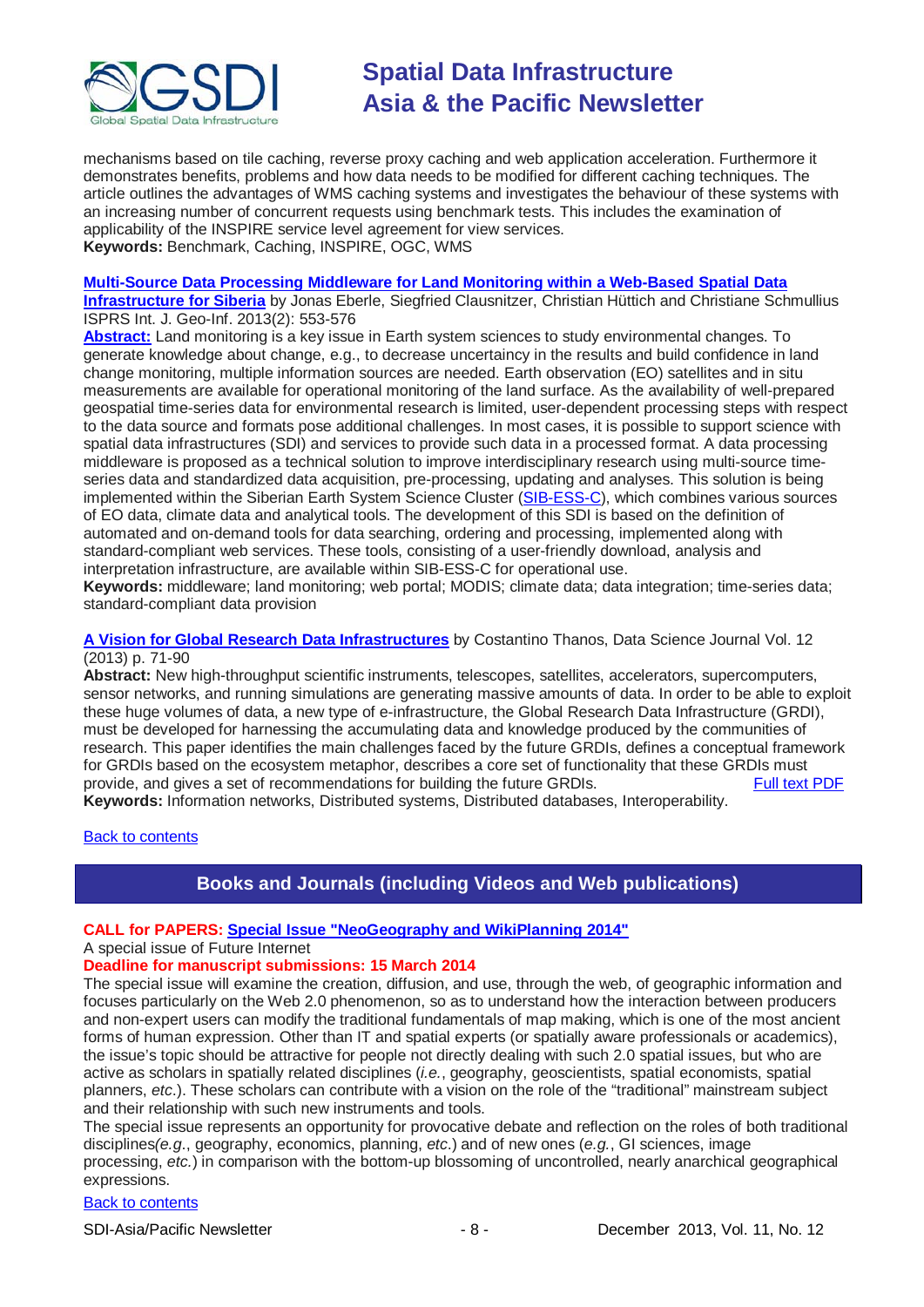

#### **CALL for PAPERS: [Earth Science Informatics, Special Issue](http://tw.rpi.edu/media/latest/ESIN_SeS_CFP.pdf)** ‒ **Semantic e-Science - Call for papers Full papers due: March 15, 2014**

As the volume, complexity, and heterogeneity of data resources grow, scientists increasingly need new capabilities that rely on "semantic" approaches (e.g., in the form of ontologies and vocabularies — machine encodings of terms, concepts, and relations among them) to help understand the meaning of data. The field of semantic e-Science fosters the growth and development of data-intensive scientific applications based on semantic methodologies and technologies, as well as related knowledge-based approaches. In recent years, semantic methodologies and technologies have been gaining momentum in e-Science areas such as solarterrestrial physics, geology, ecology, oceanography, meteorology, and life sciences, to name a few. The developers of e-Science infrastructures are increasingly in need of semantic-based methodologies, tools, and middleware. This infrastructure will in turn facilitate scientific knowledge modeling, logic-based hypothesis checking, semantic data integration, application composition, integrated knowledge discovery and data analysis for different scientific domains, and building systems for use by scientists, students, and, increasingly, nonexperts.

This special issue invites research papers that demonstrate how semantic methodologies and technologies are currently meeting scientific or engineering goals in Earth and space science domains. Papers should highlight the innovative designs, methods or applications associated with the semantic

technologies. Review papers presenting state-of-the-art knowledge about a subject in semantic e-Science and methodology and software papers about a new algorithm or software package are also welcome. Authors should prepare their papers following the instructions for authors provided by Earth Science Informatics. Papers should be submitted on-line indicating the special issue "Semantic e- Science". Authors may contact a guest editor about their intention to submit, including a short description of the intended submission.

[Earth Science Informatics is a widely indexed and circulated international journal](http://www.springer.com/earth+sciences+and+geography/journal/12145)

### **D\_City manifesto**

The Group on Earth Observations (GEO) has sponsored two print runs of the D\_City manifesto: the world's first comprehensive 'snapshot' report on efforts to create a networked environmental monitoring system. Warmly received by several hundred geospatial scientists attending the latest International Society for Digital Earth (ISDE) conference in Kuching, Malaysia in September 2013, the [D\\_City: Digital](http://dcitynetwork.net/manifesto) Earth | Virtual Nations | Data [Cities](http://dcitynetwork.net/manifesto) report also is being commended by publishers and editors of the top three international geospatial trade publications [\(Geospatial](http://www.geospatialworld.net/Company/PView.aspx?id=707_Article) World, [Sensors and Systems,](http://www.sensorsandsystems.com/index.php?Itemid=1502&catid=53&id=31311&option=com_content&view=article#sthash.LCjEjTtP.dpuf) and [Apogeo](http://apogeospatial.com/images/apogeo_su2013_lowres.pdf) Spatial), the science and development network (SciDev.Net), architecture book publishers [Actar,](https://www.facebook.com/actar.publishers) and the quarterly journal for city governments (Cities Today). They are all supporting different aspects of the emerging 'Science for Cities' and 'Data Cities' movement.

Shortly before the ISDE conference, GEO and the ISDE issued a joint media [release](http://dcitynetwork.net/wp-content/uploads/2013/09/GEOISDE-Data-Cities-press-release.pdf) announcing GEO's approval of the report, which was co-edited by two founders-leaders of the ISDE's digital cities working party, Davina Jackson and Richard Simpson. They collaborated on D\_City (the 'D' being defined as 'dynamic digital data design for decent development') to help educate next generation urban development professionals about effective ways of using geospatial technologies.

The D\_City report can be read and downloaded at [dcitynetwork.net/manifesto.](http://dcitynetwork.net/manifesto) It has been online since early 2012. The current update includes a 'Postscript' summary of latest advances supporting the GEO-co-ordinated 'global Earth observations system of systems' (GEOSS) project. These recent ventures include the International Council for Science's Future Earth project and programs promoting cities and the emerging 'space economy' at the Organization for Economic Co-operation and Development.

—Geospatial World has published an interview with D\_City co-editor and 'network catalyst' Davina Jackson, on its ['Asia Geospatial Digest'](http://www.geospatialworld.net/Interview/ViewInterview.aspx?id=30665) site

**[GSDI and IGS Global News, Volume 3 Number 9 for 2013 \(October 2013\)](http://www.gsdi.org/newsletters#GSDI) (PDF)**

**[MMA Location Terminology Guide](http://www.mmaglobal.com/location-terminology-guide)**

**[World Disasters Report 2013: Focus on technology and the future of humanitarian action](http://www.ifrc.org/PageFiles/134658/WDR%202013%20complete.pdf)**

**[2013 Tasmanian Bushfires Inquiry Report](http://www.dpac.tas.gov.au/divisions/osem/2013_tasmanian_bushfires_inquiry_report/2013_tasmanian_bushfires_inquiry_report)**

**[Disaster Risk Management in Asia and the Pacific Issues Paper \(April 2013\)](http://www.pacificdisaster.net/pdnadmin/data/original/ADB_2013_DRM_Asia_Pacific.pdf)**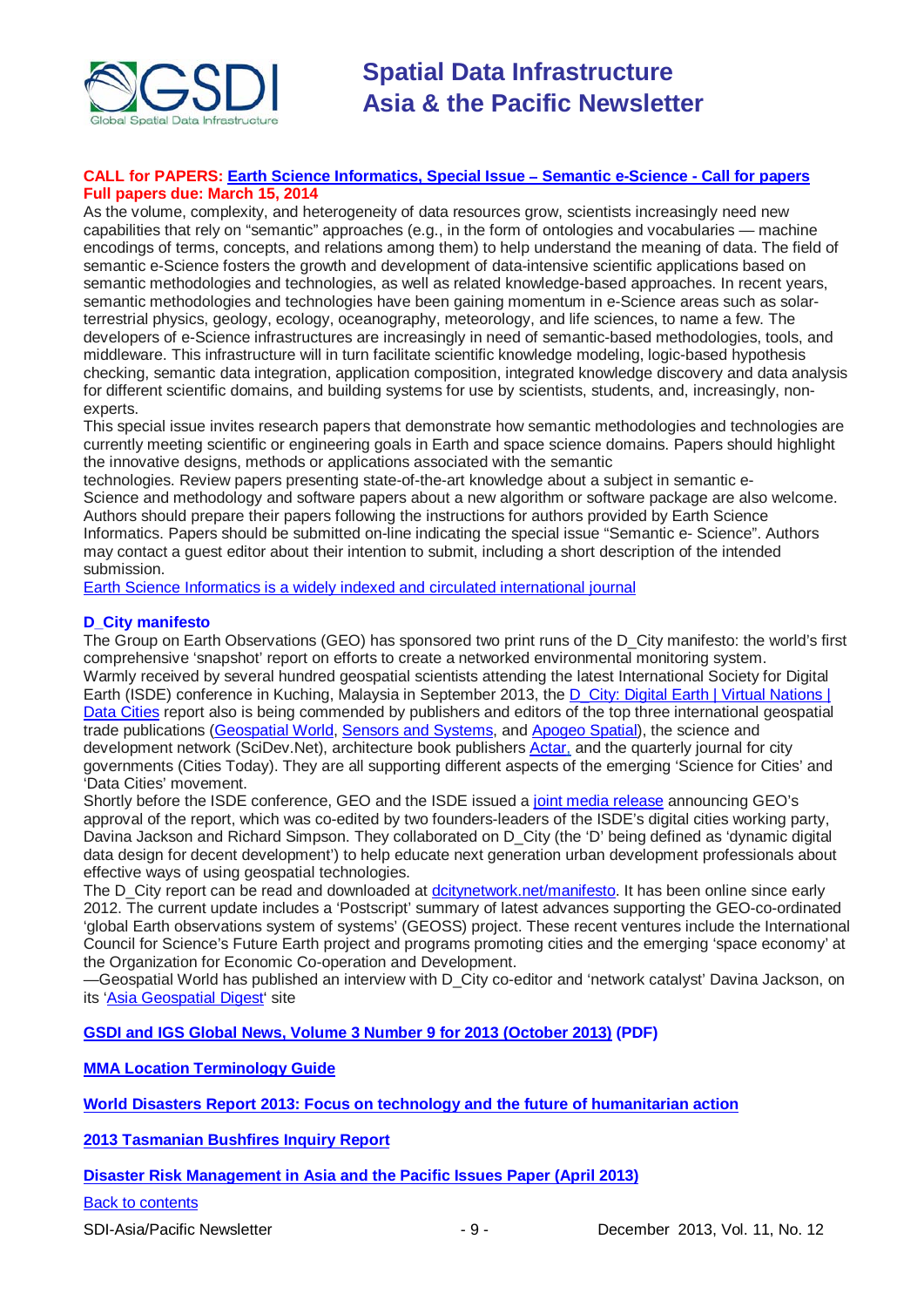

#### **D\_City: New report on modelling Earth systems for climate and environmental solutions**

The world's first comprehensive 'snapshot' report on how science and technology leaders are supporting the 'global Earth observation system of systems' (GEOSS) project. Titled *D\_City: Digital Earth | Virtual Nations | Data Cities*, the report has been produced to explain to urban development professionals the emerging 'Google era' of satellite Earth observations and geospatial science and technologies for modelling climate-related environmental solutions.

Co-edited by urbanists and scientists leading the digital cities working party of the International Society for Digital Earth, the book's first printings have been sponsored by the Group on Earth Observatons secretariat in Geneva, led by Ms Barbara J. Ryan.

GEO is supporting D\_City's proposed 'network concept diagram' for the GEOSS project – which suggests a new stream of 'Virtual Nations' projects and increasing integrations of computer modelling the stocks and flows of nature, buildings and cities.

The GEO news article is at [earthobservations.org.](http://earthobservations.org/) The report (with downloadable PDF) is available from [dcitynetwork.net/manifesto.](http://dcitynetwork.net/manifesto) Printed copies can be ordered from DCity at [info@dcitynetwork.net.](mailto:info@dcitynetwork.net) The media release is at [http://dcitynetwork.net/wp-content/uploads/2013/09/GEOISDE-Data-Cities-press](http://dcitynetwork.net/wp-content/uploads/2013/09/GEOISDE-Data-Cities-press-release.pdf)[release.pdf](http://dcitynetwork.net/wp-content/uploads/2013/09/GEOISDE-Data-Cities-press-release.pdf) . A blogpost with links to press coverage of the report is at [http://dcitynetwork.net/2013/09/geo](http://dcitynetwork.net/2013/09/geo-sponsors-first-printings-of-d_city-report/)[sponsors-first-printings-of-d\\_city-report/](http://dcitynetwork.net/2013/09/geo-sponsors-first-printings-of-d_city-report/)

#### **[NewGeography website](http://www.newgeography.com/)**

#### **[Mapping London blog](http://mappinglondon.co.uk/)**

#### **[LandScan: a news update from Land Information New Zealand, Issue 66](http://www.linz.govt.nz/sites/default/files/docs/supporting-info/about-linz/publications/landscan-201303.pdf) (September 2013)**

In this issue...

- International acclaim for the LINZ Data Service
- Property rights reputation remains high
- LINZ establishes Crown Land Centre of Expertise
- Location-based information to boost Canterbury recovery
- First new nautical paper chart produced in-house
- LINZ takes learners on a geospatial adventure
- Stakeholder survey thanks for your feedback

#### **[Borderlines blog from the New York Times](http://opinionator.blogs.nytimes.com/category/borderlines/)**

Countries are defined by the lines that divide them. But how are those lines decided — and why are some of them so strange? Borderlines explores the stories behind the global map, one line at a time.

by Frank Jacobs

Frank Jacobs is a London-based author and blogger. He writes about cartography, but only the interesting bits. His other blog is [Strange Maps](http://bigthink.com/blogs/strange-maps)

#### Blog of **[Ragnvald Larsen, geographer](http://www.mindland.com/wp/)**

Geographer working with maps at the Norwegian Directorate for Nature Management. Part of his job is to contribute to development aid projects.

Steve Goldman's **[Map Fodder](http://www.mapfodder.com/index.html)** website

#### **[Location matters: spatial standards for the Internet of Things](http://www.itu.int/dms_pub/itu-t/oth/23/01/T23010000210001PDFE.pdf)**

[ITU-](http://newslog.itu.int/archives/148)T's latest Technology Watch report introduces readers to location (spatial) standards and their role in enabling the Internet of Things, describing how communications infrastructure has increased people's associations with the natural and built environment as well as how this can be leveraged to improve governance and service delivery by revealing new insights into how we interact with one another and the services and infrastructures that surround us.

Authored by staff and members of the Open Geospatial Consortium (OGC), with support from ITU-T, the report is titled "Location matters: Spatial standards for the Internet of Things" and can be **downloaded** free of charge.

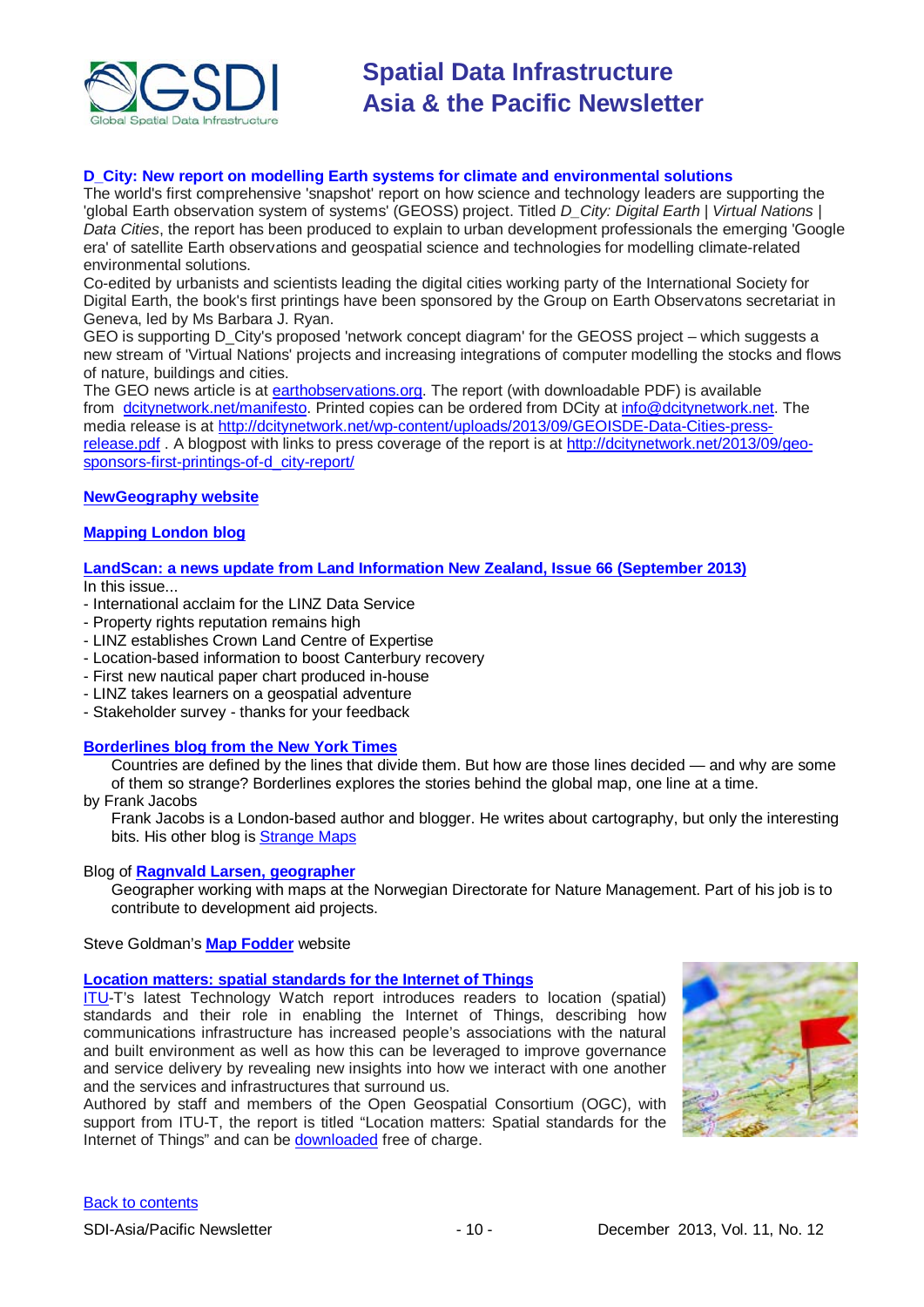

The report discusses the technologies and standards emerging in support of location-based services (LBS), analyzing shortfalls in interoperability and highlighting where global standardization can tap the full potential of these fast-maturing technologies and the valuable data they return.

Spatial standards' role in the marketplace is critiqued with a view to uncovering clear trends or market drivers, and readers will discover that location matters in a wide range of sectors, with examples being made of emergency and disaster management and response; smart infrastructure; smart water management; and, of course, transportation.

The report goes on to describe the spatial standards landscape, looking at the activities of the involved standardization bodies and concluding with an analysis of the greatest obstacles to be overcome in the spatial standards arena.

**[David Rumsay Map Collection](http://www.davidrumsey.com/)**

**International Society for Digital Earth** - August, 2012 [Newsletter](http://www.digitalearth-isde.org/news/isde-newsletter(201208).html)

**[Thoughts on the Geospatial industry, Open Standards and Open Source](http://cameronshorter.blogspot.com/2011/06/memoirs-of-cat-herder-coordinating.html)** Cameron Shorter's blog

**New Zealand - SDI Cookbook Chapter 6 – [Government and Industry, moving forward.](http://www.geospatial.govt.nz/sdi-cookbook-chapter-6-government-and-industry-moving-forward) Carnival Of The Geospatialists #3 - [Musings and Down-Right Cool Things Shared by the Geo Faithful](http://www.gisuser.com/content/view/25690/28/)**

**[Open Planet 5, the magazine published for the International gvSIG Conference is now available in](http://jornadas.gvsig.org/descargas/magazine)  [electronic format](http://jornadas.gvsig.org/descargas/magazine)**

**[SDI Magazine](http://www.sdimag.com/)**

**[Technology & More](http://www.trimble.com/technologyandmore/i2-2013/)** (July 2013)

**[Mother Pelican: A Journal of Sustainable Human Development](http://www.pelicanweb.org/solisustv09n11page1.html)** The November 2013 issue has been published

**LiDAR News, Vol 3, No 16** [\(Vol 3, No 17; 22 October, 2013\)](http://www.lidarnews.com/newsletter/Vol3No17.htm) (Vol [3, No 18, 6 November, 2013\)](http://www.lidarnews.com/newsletter/Vol3No18.htm)

**[LiDAR News magazine](http://lidarnews.com/emag/2013/vol3no5/index.html)** (Sept/Oct, Vol 3, No 5, 2013)

**[Think Quarterly](http://thinkquarterly.co.uk/#aboutthebook)** – Google's new on-line magazine

**[Coordinates](http://mycoordinates.org/pdf/feb13.pdf)** monthly magazine - **PDF** (February 2013)

**[SERVIR-Africa community news](http://www.servirglobal.net/africa/en/News/CommunityNews.aspx)**

**GISuser - [GIS and Geospatial Technology News](http://www.gisuser.com/)**

**[National Geographic website](http://www.nationalgeographic.com/)**

**[The Atlantic Cities website](http://www.theatlanticcities.com/)** including [Maps](http://www.theatlanticcities.com/posts/map/)

**[Professional Surveyor](http://www.profsurv.com/)** magazine

**[The American Surveyor](http://www.amerisurv.com/newsletter/02OCT2013.htm)** newsletter (October 2), **[The American Surveyor](http://www.amerisurv.com/newsletter/16OCT2013.htm)** newsletter (October 16), **[The American Surveyor](http://www.amerisurv.com/newsletter/30OCT2013.htm)** newsletter (October 30), **[The American Surveyor](http://www.amerisurv.com/newsletter/13NOV2013.htm)** newsletter (November 13)

**[The American Surveyor Vol.10 No.9](http://amerisurv.com/emag/2013/vol10no9/index.html)** (September 2013)

**[My Co-ordinates e-zine](http://mycoordinates.org/pdf/oct13.pdf)** – October 2013 issue (PDF)

**[UN-SPIDER](http://www.un-spider.org/about/newsletter/un-spider-newsletter-213-earth-observation-disaster-response) Newsletter** June 2013

**[UN SPIDER Updates](http://www.un-spider.org/about/updates/un-spider-updates-may-2013)** October 2013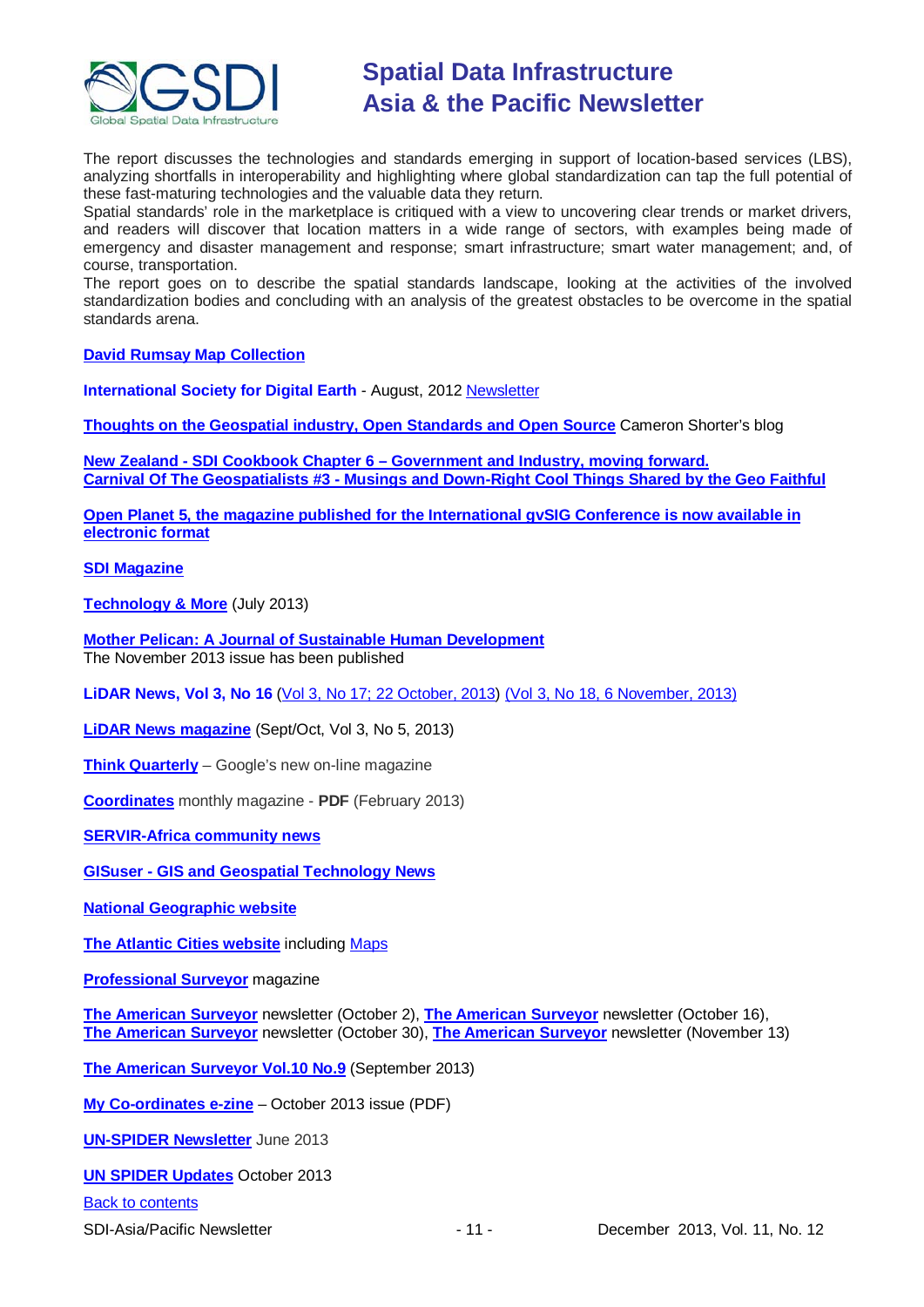

### **[Thematic Mapping blog](http://blog.thematicmapping.org/)** Terrain mapping with Mapnik

#### <span id="page-11-0"></span>**[Back to contents](#page-0-0)**

# **Just for Fun!**

**[Interactive Map Reveals Earth After The Ice Melts and Sea Level Rises](http://blog.gisuser.com/2013/11/07/amazing-interactive-map-reveals-earth-after-the-ice-melts-and-sea-level-rises/)**

Global warming, carbon emissions, the vanishing ice cover… these are all things that are on the minds of us all these days. Ever imagine what would the Earth look like if the World's ice simply all melted? Well, now thanks to National Geographic you can see a model of just that. The projected result is a World where the sea level would rise more than 200 feet, coastlines would be forever altered and the average temperature would be about 80 degrees Fahrenheit. A scary thought indeed…



You can view the map HERE [on National Geographic](http://ngm.nationalgeographic.com/2013/09/rising-seas/if-ice-melted-map) where you can also go directly to an interactive map service. The interactive map lets you explore each continent, viewing the existing shoreline compared to the newly drawn shoreline based on sea level change.

Source: AnyGeo blog and National Geographic and [The Age](http://www.theage.com.au/national/australia-forecast-to-develop-inland-sea-in-national-geographic-global-warming-scenario-20131107-2x4ea.html)



#### **[The New-er Google Maps with More imagery, more StreetView and Pegman](http://blog.gisuser.com/2013/11/08/the-new-er-google-maps-with-more-imagery-more-streetview-and-pegman/)**

Remember PegMan? You know, the cool little guy that helps you navigate around Google maps? Well, google has brought back pegman (did you notice he was gone?) . Recall, he's the little yellow guy that would drag onto a street map in order to gain access to Google Street View imagery. In addition to the return of pegman Google maps is also offering a host of new features like photo spheres (think 360 degree imagery) , Earth Tours (stunning 3D imagery of buildings), and more.

Source: AnyGeo blog and [Google Maps blog](http://google-latlong.blogspot.ca/2013/11/from-where-you-are-to-where-you-want-to.html)

#### **[Music is our GPS, so we need to keep supporting](http://theconversation.com/music-is-our-gps-so-we-need-to-keep-supporting-it-19540?utm_medium=email&utm_campaign=Latest+from+The+Conversation+for+20+November+2013&utm_content=Latest+from+The+Conversation+for+20+November+2013+CID_3522ab91e513ac9d36e3c1232df) it**

In order to understand its prominence in our lives, it may be more fruitful to consider what music does. To make my point I would like to argue that music primarily serves as people's Global Positioning System (**[GPS](https://theconversation.com/explainer-what-is-gps-12248)**), an essential tool to define ourselves and our place in our environment. Source: The Conversation



**[Map: The US's Public Radio Stations](http://www.theatlantic.com/technology/archive/2013/11/map-the-nations-public-radio-stations/281716/)**

Here's an [online map of public radio stations](http://publicradiomap.com/) across the United States. Created by Seattle-based photographer and designer Andrew Filer, it shows the broadcast range of every American public radio station—and not just NPR affiliates, but classical, pop, and other non-profit broadcasters. The interactive version of the map is, appropriately enough, located at [PublicRadioMap.com.](http://publicradiomap.com/)



Source: The Atlantic

#### **[Tracing the World's Most Complicated Roadways With GPS Data](http://www.theatlanticcities.com/commute/2013/11/tracing-worlds-most-complicated-roadways-gps-data/7692/)**

The intricate highway interchange is always easier to appreciate from above. Take away the congestion, the lail-pipe exhaust, the conflicting road signs and the vertigo, and a the tail-pipe exhaust, the conflicting road signs and the vertigo, and a



perfect cloverleaf really starts to look like a marvel of engineering. Perhaps you've seen photos like these that capture the most complex Interstate overpasses as interlocking ribbons of asphalt. The above image, though, presents some of this same information in a quieter, more beautiful way, reducing interchanges – in this case, the intersection of I-70 and the I-465 beltway around Indianapolis – to their simplest geometry. Source: The Atlantic "Cities" Maps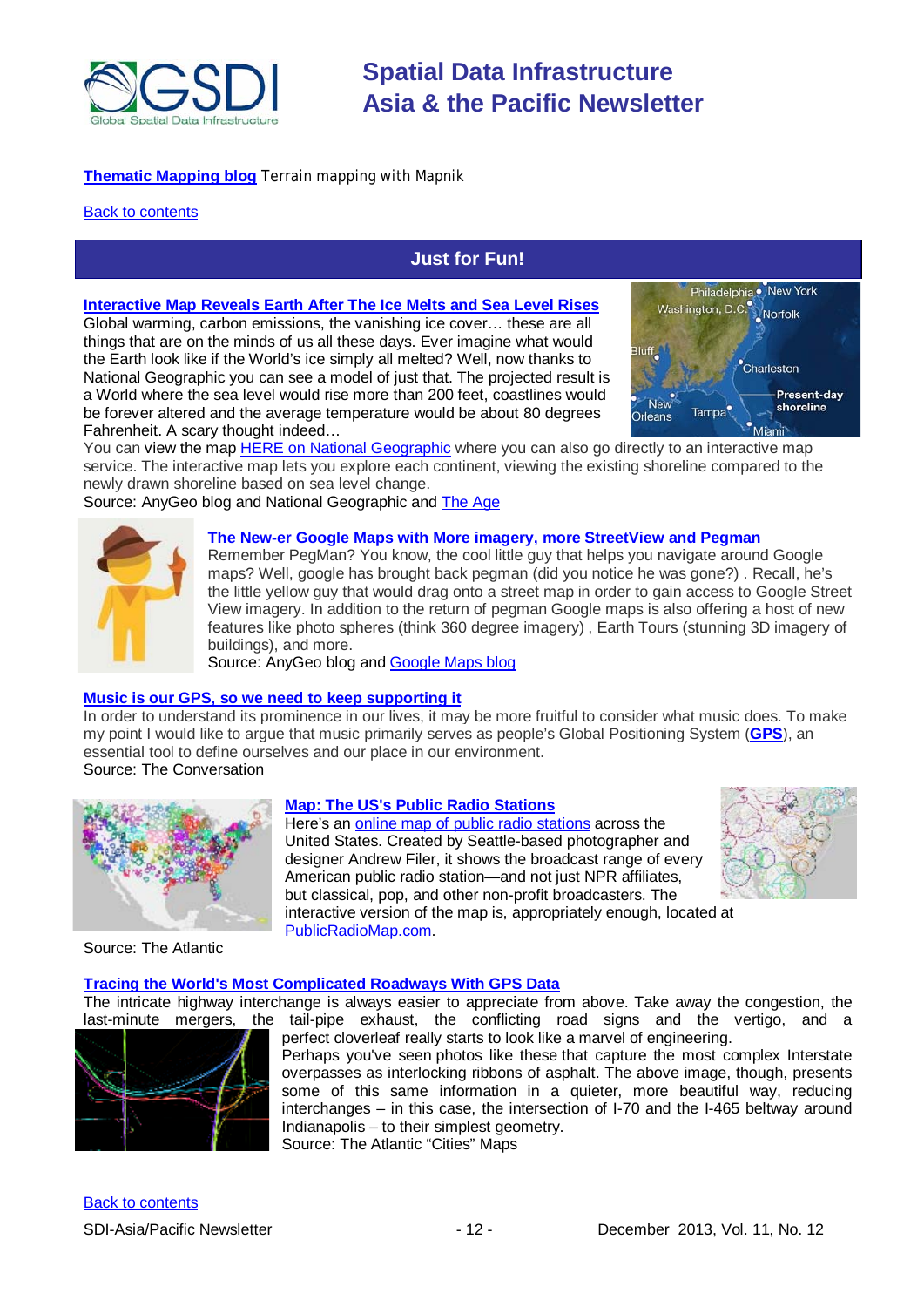

#### **[Mapping How Americans Talk](http://www.theatlantic.com/video/archive/2013/11/soda-vs-pop-vs-coke-mapping-how-americans-talk/281808/)**

Former Harvard professor Bert Vaux asked tens of thousands of people across the U.S. these questions and released the results as the 2003 Harvard Dialect Survey. The data are fascinating; they reveal patterns of migration, unexpected linguistic kinships between regions, and the awesome variety of words we say and how we say them.

The study has wormed its way into popular consciousness [a](http://www.myconfinedspace.com/wp-content/uploads/2006/12/pd-ad.jpg)nd periodically morphs into a meme (just search "accent tag" on YouTube). Last summer, North Carolina State University graduate student Joshua Katz turned Vaux's geographical data into a set of stunning heat maps that went viral.

For the video, we called people across the country to ask them a few of Vaux's questions, then layered the answers with maps based on Katz's. You'll hear what Philadelphians call a group of people, the many ways of pronouncing "pecan," and what Southerners mean when they say "the devil is beating his wife." Source: The Atlantic

#### <span id="page-12-0"></span>[Back to contents](#page-0-0)

# **Training Opportunities**

#### **3D Printing Summer School - ADVANCE NOTICE - University of Melbourne**

We are still awaiting details of the 3-D Printing Summer School to be conducted in late January/February 2014 at the University of Melbourne's School of Engineering. An Application Form (& Scholarship application) and further information is available [here.](https://docs.google.com/forms/d/1-OeGdcuFI5EI652HLRCSCNMFQVeriBG3Y7iMr4m7fhA/viewform)

### **"Open Geospatial Science & Applications" webinar series launched**

The "Open Geospatial Science & Applications" webinar series commenced on 18th October. The first webinar will be on "OSGeo Live for Education" by Jeremy Morley (University of Nottingham). This first webinar will address the theme "OSGeo Live for Education". With free registration, this event is appropriate for all who are interested in knowing more about the ICA-OSGeo Lab Network and its education activities. In addition to giving an overview of OSGeo Live, Jeremy will be sharing his experiences of using the OSGeo Live system for his MSc teaching in GIS at the University of Nottingham.

OSGeo Live 7.0 features more than fifty open source, standards compliant geospatial desktop applications, web applications and frameworks. A complete installation kit and high-quality sample data in multiple industry standard formats are included. It is composed entirely of free software, allowing it to be freely distributed, duplicated and passed around. Details at <http://live.osgeo.org/en/index.html>

Attendees will be able to interact with the speakers by sending their comments and questions through chat. All attendees of this web seminar will receive certificates for their participation.

Webinar: OSGeo Live for Education, Date: Friday, October 18, 2013, Time: 1:00 PM - 2:00 PM GMT **The schedule of webinars for this year are:**

- Oct 18th, 2013 - OSGeo Live for Education (Jeremy Morley, University of Nottingham)

- Nov 7th, 2013 - Open Geo Science (Patrick Bell et al, British Geological Survey)

- Dec 10th, 2013 - Free and Open Source Software for Geospatial Applications (FOSS4G): A mature alternative in the geospatial technologies arena (Maria Brovelli and Rafael Moreno)

#### **The webinars will also be recorded for the benefit of the wider community and made available at MundoGeo website and our new "Geo for All" website that the University of Southampton are now building (to be launched next week ).**

For those of you who are new to OSGeo Live and our ICA-OSGeo Education initiative Dr. Tuong Thuy Vu did an excellent presentation on "Open Source [Geospatial Software, Education and Research"](http://prezi.com/hv18xf8_wolq/?utm_campaign=share&utm_medium=copy) at the Asia Geospatial Forum in Kuala Lumpur last month.

After registering you will receive a confirmation email containing information about joining the Webinar. System Requirements:

PC-based attendees: Required: Windows® 8, 7, Vista, XP or 2003 Server

Mac®-based attendees: Required: Mac OS® X 10.6 or newer

Mobile attendees: Required: iPhone®, iPad®, Android™ phone or Android tablet [Reserve your Webinar seat.](https://www2.gotomeeting.com/register/446065050)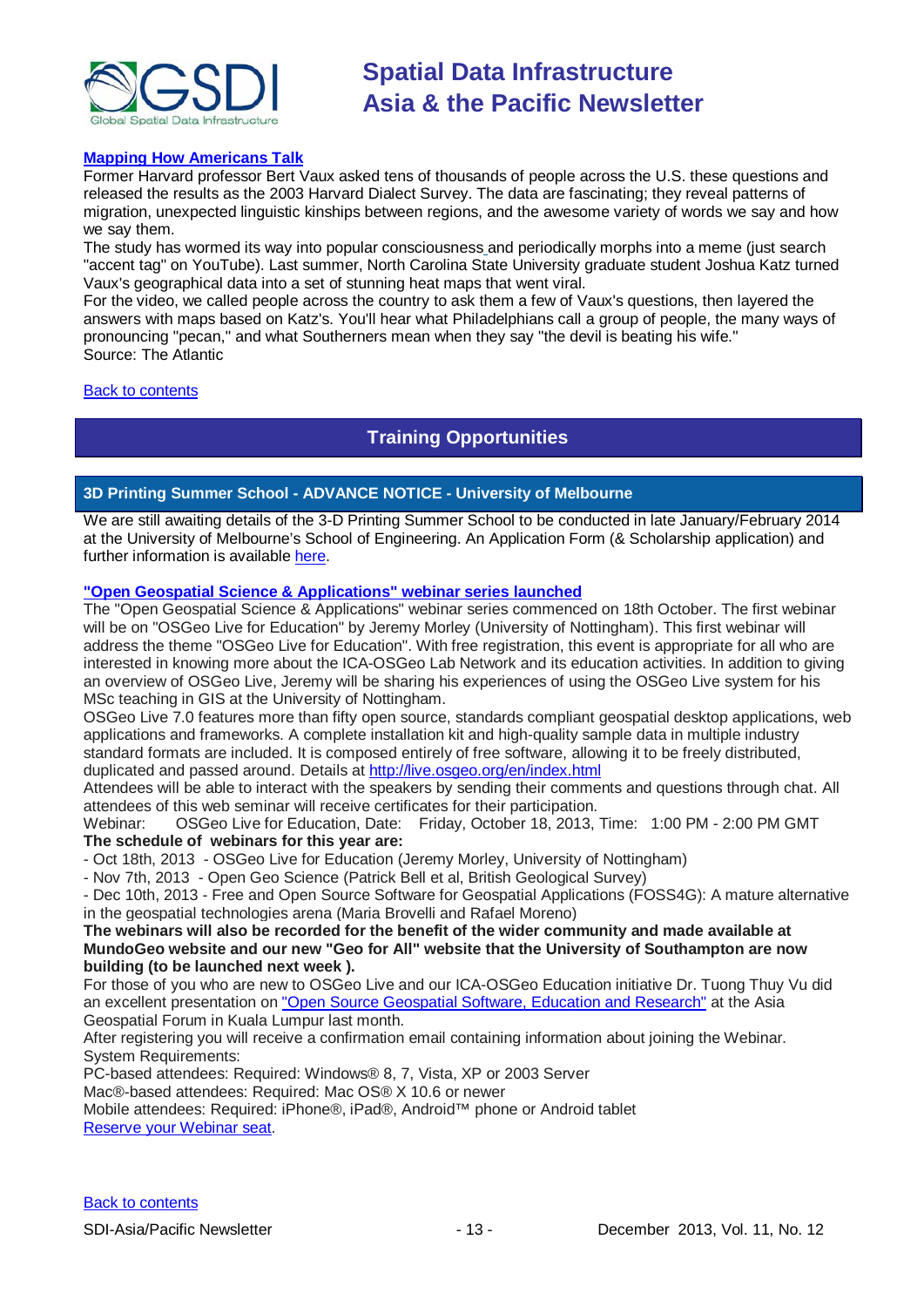

#### **[PennState EDU Introduces Maps and the Geospatial](http://blog.gisuser.com/2013/07/16/pennstate-edu-introduces-maps-and-the-geospatial-revolution-online-training/) Revolution Online Training**

An amazing new effort from Penn State (PSU) kicks off this week in the form of a massive, online EDU offering – enter Maps and the Geospatial Revolution. In just 6-9 hours a week, students can enjoy this online offering and learn how advances in geospatial technology and analytical methods have changed how we do everything, and discover how to make maps and analyze geographic patterns using the latest tools. The course is led by PSU instructor, Anthony Robinson. Geospatial Gurus may find the course a little simple but anyone else is encouraged to take part. [See the course program.](https://www.coursera.org/course/maps)

Thanks to GISUser blog AND **[Meet the Man Who Wants to Teach the World to Make Maps](#page-11-0)** above

#### **[UNIGIS distance learning MSc -](http://acagisc.blogspot.com/2013/06/unigis-distance-learning-msc.html) registration open for fall 2013**

Interested students and professionals from Central Asia will again have the opportunity to enhance their qualifications and to improve their career prospects: the UNIGIS MSc in 'Geographic Information Science & Systems' as well as the 'UNIGIS professional' certificate are offered via online distance learning to active professionals and graduates aiming at making GIS and Geoinformatics the basis for their current and future jobs.

The globally recognized UNIGIS qualifications are offered in Central Asia in a cooperation between the University of Salzburg's Z\_GIS competence centre and the Austria-Central Asia Centre for GIScience - ACA\*GIScience. Degrees and certificates are awarded from the University of Salzburg, Austria. The UNIGIS study programmes for Central Asia are based on English language online materials with support from instructors in local languages.

Registration now is open for the fall 2013 intake of students, starting in October. [Enquiries](mailto:unigis@aca-giscience.org) and a brochure for Central Asian students is **available online**.

#### **[Arizona State University](http://www.amerisurv.com/content/view/11050/153/) GIS Lab**

A good place to get a sense of where the geographic information system (GIS) field is headed is Lattie F. Coor Hall at Arizona State University in Tempe, Ariz. That's the home of the 30-credit-hour Masters of Advanced Study in GIS (MAS-GIS) Program within ASU's School of Geographical Sciences and Urban Planning. Here, students are exposed to not only the latest GIS concepts but also ever-evolving technologies. Source: The American Surveyor

#### **[Free Webinars on Solving Data Challenges](http://www.safe.com/learning/webinars/)**

Sign up for future webinars and view past recorded webinars

#### **[Course Spotlight: Master of Spatial Information Science](http://themelbourneengineer.eng.unimelb.edu.au/2012/02/course-spotlight-master-of-spatial-information-science/)**

The University of Melbourne [Course Spotlight: Master of Spatial Information Science](http://themelbourneengineer.eng.unimelb.edu.au/2012/02/course-spotlight-master-of-spatial-information-science/)

Spatial information is an essential and indispensable part of any economy's infrastructure. It is needed in all walks of life and on many scales, with applications in land tenure systems, environmental modelling, food production, disaster management, climate change modelling, engineering, architecture and urban planning. Current industry shortfalls in spatial information practitioners combined with a growing demand in Australia and internationally, ensure graduates a range of well-paid job opportunities.

Find out more about the [Master of Spatial Information Science,](http://www.msi.unimelb.edu.au/study/graduate/master-of-spatial-information-science/) as well as our [scholarship opportunities.](http://www.eng.unimelb.edu.au/study/graduate/scholarships.html)

#### <span id="page-13-0"></span>**[Back to contents](#page-0-0)**

## **Funding Opportunities, Awards, Grants**

#### **[Request for proposals: ICIMOD/SERVIR-Himalaya Small Grants Programme](http://www.icimod.org/?q=11833)**

The International Centre for Integrated Mountain Development (ICIMOD) has announced a Request for Proposals (RFP) for the SERVIR-Himalaya Small Grants Program. The goal of the programme is to help the growing the network of organizations, universities, and institutions within the Hindu Kush-Himalaya region that utilize geospatial tools and services to improve decision-making related to sustainable mountain development, with a special focus on climate adaptation, vulnerability or mitigation.

ICIMOD/SERVIR-Himalaya anticipates awarding about 10-20 grants to fund successful applications submitted in response to this RFP. Once awarded, the implementation phase of the grant will be 9-12 months, with an additional four months to closeout and final reporting. Each Project funded under this RFP will not exceed USD 25,000. ICIMOD/SERVIR-Himalaya may choose to fully fund or incrementally fund the selected application(s). Only organizations within the SERVIR-Himalayas member countries (Afghanistan, Bangladesh, Bhutan, China,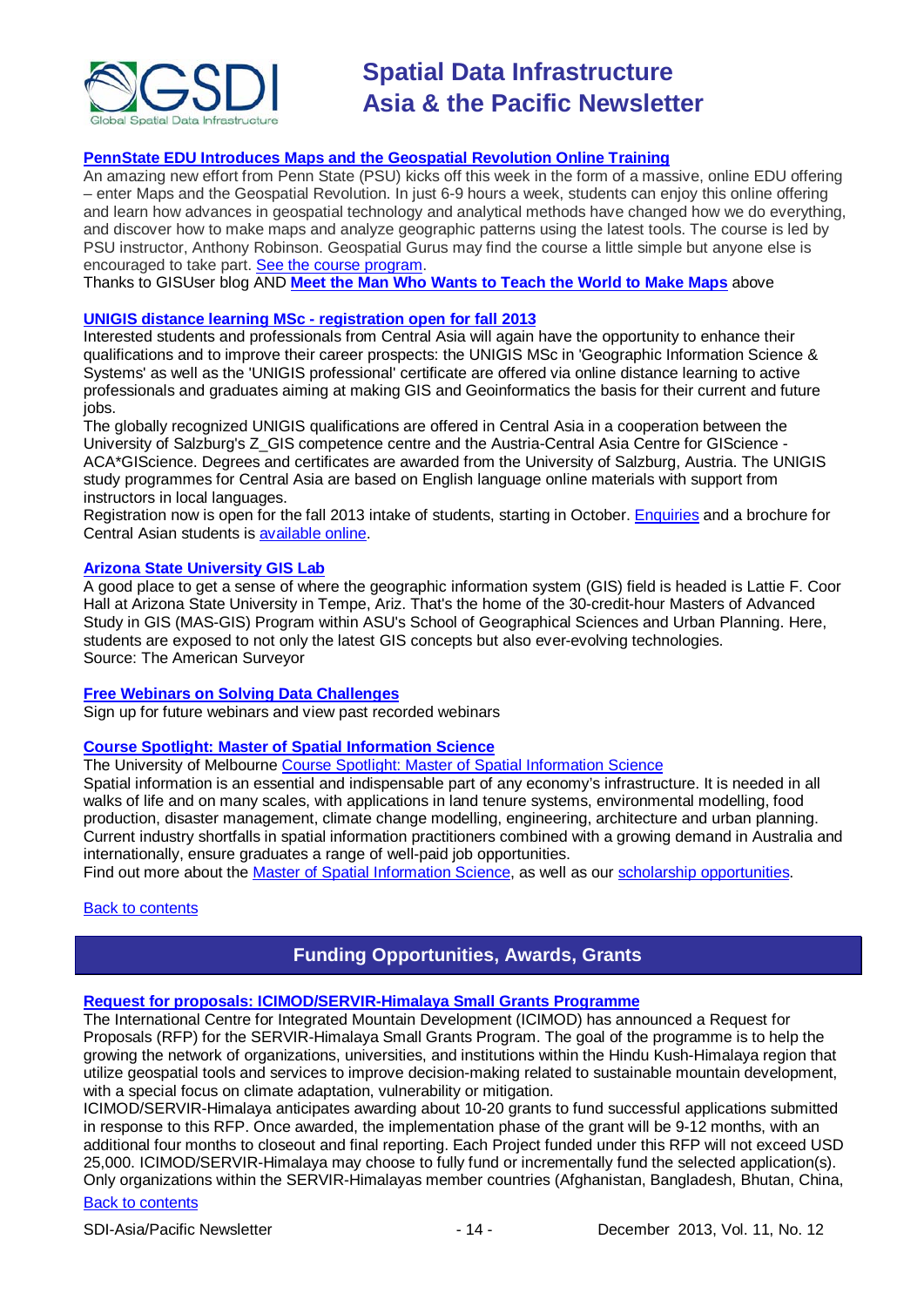

India, Myanmar, Nepal and Pakistan) are eligible to apply (Refer to Section-3.1 of the Concept Papers Guidelines for further details).

**Deadline for submitting a Concept Paper is 15 December 2013. Full proposals will be requested for the selected concept papers upon the first round of evaluations.**

More information on the programme and the application process can be downloaded from [ICIMOD's website.](http://www.icimod.org/resource/11942) For any queries, [contact.](mailto:sgp_servir@icimod.org)

#### **[Singapore government introduces geospatial scholarship](http://www.channelnewsasia.com/news/singapore/government-introduces/763842.html)**

The Singapore government has introduced the government on Friday introduced the Singapore Geospatial Scholarship, the first of its kind in the island nation. Senior Minister of State for Law and Education, Indranee Rajah, made the announcement on Friday last week. Rajah said the scholarship would be jointly conferred by several public agencies, and will meet the increasing demand for geospatial professionals for the industry. The scholarship is for undergraduate and postgraduate studies. More information is expected to be release later in the year. Ms Indranee noted that Geospatial Information Systems and Technology (GIST) touches many aspects of daily life, such as getting road directions on the smart phone, and providing live traffic condition updates. It is also used in monitoring dengue clusters, and managing issues such as climate change and disaster response

Channel NewsAsia

#### **[Ideas Challenge](http://www.gmes-masters.com/ideas-challenge)**

The Ideas Challenge is at the core of the GMES Masters competition. It invites students, entrepreneurs, start-up companies and SMEs to submit their ideas for an innovative commercial use of GMES to a secure online database on the GMES Masters website. The best idea for a commercially viable business idea using GMES data will be rewarded. The winner will be rewarded with a cash prize of EUR 10,000 as well as the chance to get his idea further developed in one of the six ESA Business Incubation Centres (BICs). The incubation package has a value of up to EUR 60,000.

#### **[ESA App Challenge](http://www.gmes-masters.com/esa-app-challenge)**

The European Space Agency (ESA) will award the ESA App Challenge to the best application idea for the usage of GMES on mobile phones. Proposals shall address one or more GMES main thematic areas (land, marine environment, atmosphere, climate change, emergency management). ESA is looking for ideas that can be implemented quickly into a profitable business. The application should consist of a base app containing info and news on GMES, as well as one or more specific content modules that provide relevant location-based data to users in real time. The winner will be considered for support by one of the six European Space Agency's Business Incubation Centres (ESA BICs) across Europe (value up to EUR 60,000).

#### **[European Space Imaging High-Res Challenge](http://www.gmes-masters.com/european-space-0)**

European Space Imaging (EUSI) is Europe's leading provider of Very High-Resolution (VHR) satellite data. EUSI will award the best application idea using the most advanced VHR satellite data. Application ideas which are easily implementable, sustainable, cut costs and create efficiencies are of high interest. Participants are required to submit detailed application ideas including business concepts. The winner will be awarded a data package of EUSI satellite data worth up to EUR 20,000 for use in further developing the winning application.

#### **[DLR Environmental Challenge](http://www.gmes-masters.com/dlr-environmental)**

DLR is looking for new applications in Earth observation, especially proposals addressing the mapping of the environment and climate. Ideas for using Earth observation to manage sustainable supplies of energy are also welcome. In addition to any kind of non-satellite geoinformation, proposals should be based on existing or imminent Earth observation satellite data that is available either for free or under commercial terms. The product or service generated from the idea should support either professionals from organisations and companies in environmental assessment, or the general public and consumer-oriented markets. Both regional and global applications and services are possible. Innovative ways to link the service with users are especially encouraged. The ideas should also describe a realistic scenario for their implementation involving either the general public or commercial benefits. The winner(s) will receive a voucher for a workshop or initial coaching according to what further realisation of the idea requires.

#### **[Best Service Challenge](http://www.gmes-masters.com/best-service)**

The Best Service Challenge invites service providers to upload profiles of their existing services within the main thematic areas of GMES to the GMES Masters competition website. The Best Service Challenge aims at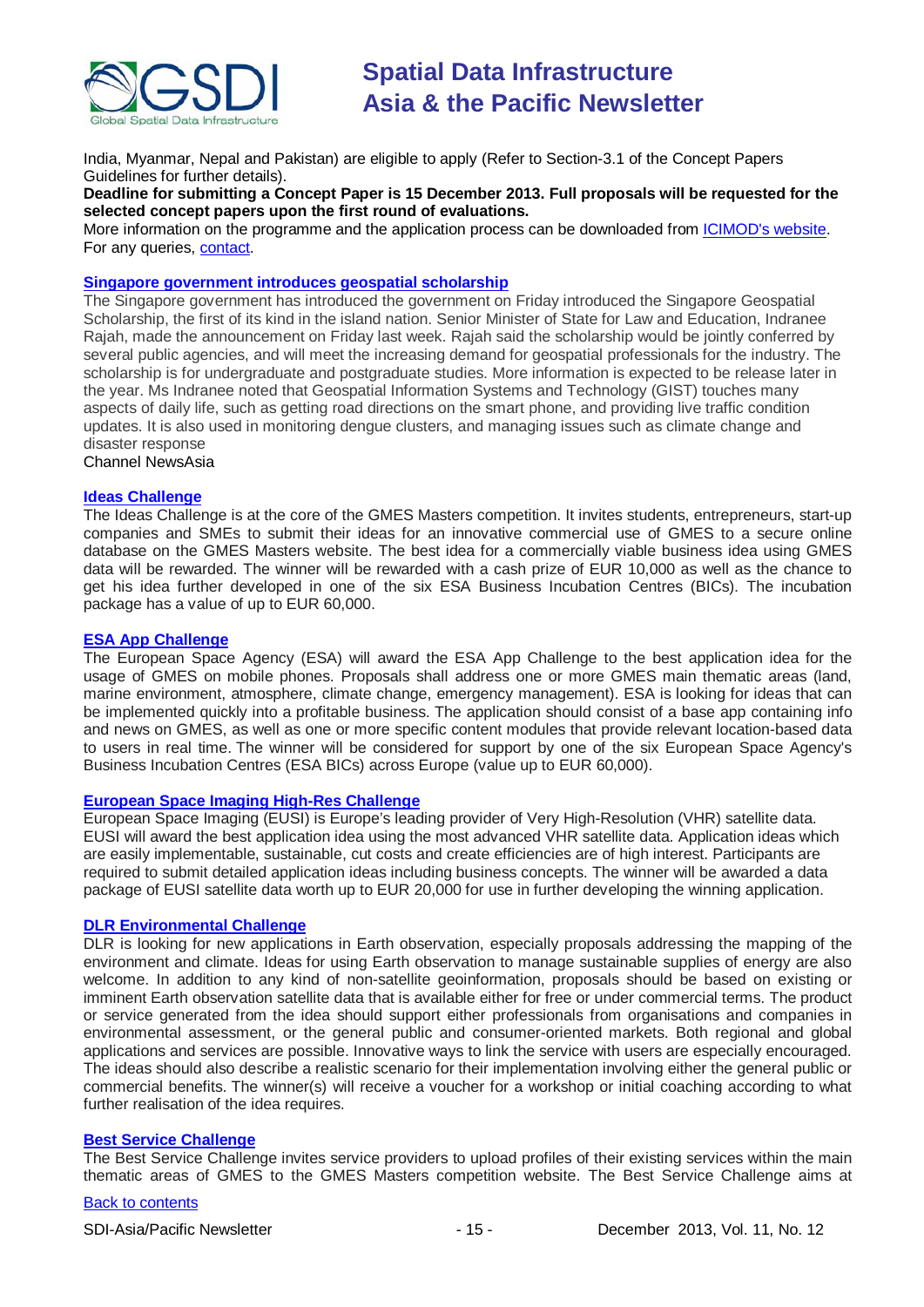

increasing the awareness of existing Earth Monitoring Services and their benefits to European citizens. The winner of the Best Service Challenge will benefit from a substantial satellite data quota made available with financial support by the European Commission.

#### **[T-Systems Cloud Computing Challenge](http://www.gmes-masters.com/t-systems-cloud)**

T-Systems will award the prize for its Cloud Computing Challenge to the best GMES application or service idea that will make use of the cloud computing model Infrastructure-as-a-Service (IaaS) to provide Earth observation data on demand via user-oriented web portal or mobile devices. T-Systems will assist the winner in getting the awarded project off the ground. They will support the winner to realise an innovation project, which could lead to a long-term partnership.

#### **[Challenge to spur the geospatial industry](http://geospatialworld.net/index.php?option=com_content&view=article&id=23850:challenge-to-spur-the-geospatial-industry&catid=75:miscellaneous-events)**

The Singapore Land Authority has launched OneMap Challenge that seeks to promote the development of innovative map-based desktop and mobile applications by businesses and the community.

The OneMap Challenge provides a platform for application developers to showcase their creativity through the apps they develop to an increasingly tech-savvy population and enterprises, including those represented by the Association of Small and Medium Enterprises (ASME) which is one of the competition promotion partners. The Challenge also aims to facilitate collaborations between potential business partners for creating location-based apps that are useful for business enterprises and the general community.

With two top prizes of \$20,000 cash each and other attractive prizes up for grabs, the OneMap Challenge is divided into two categories – Web Applications for applications that run on web browsers and Mobile Applications for those that run on smart phones, tablets and other portable devices.

Visit <http://www.sla.gov.sg/OneMapChallenge> to learn more about OneMap Challenge and check out the OneMap Facebook page at [www.facebook.com/OneMap.](http://www.facebook.com/OneMap)

Source: Geospatial World and [SLA press release](http://www.sla.gov.sg/htm/new/new2012/new0401.htm)

#### <span id="page-15-0"></span>[Back to contents](#page-0-0)

# **Employment Opportunities**



**New career resource** (now in its second month) at **[GeoJobsBIZ](http://geojobs.biz/)**. There's been about 200 opportunities listed and the growth has been steady in visits and users. If you need to recruit Geo/Tech talent hopefully you'll give it a shot and those of you simply browsing for a new gig

so you can tell the boss to go take a hike perhaps there's something here for you. Good luck!

#### **GIS Job Board Launches New Website: [www.gisjobboard.com](http://www.gisjobboard.com/)**

New Site Provides Employers and Job Seekers Tools to Post and Search Jobs and Resumes in the GIS and Geospatial Disciplines

GIS Job Board has launched a new website specifically dedicated to GIS and other geospatial disciplines. The new site makes it simple for employers and job seekers to post and search for jobs and resumes. The site was created to serve the growing needs of the GIS community and help with recruiting and job seeking efforts. Visitors also have the option to view the site in a different language if they choose, making it easier for them to have access to the content

Registered users can receive jobs or resumes by email. They can also flag jobs and resumes as well as save searches, setup resume alerts, and save resumes and jobs. Users have the capability of private messaging other users in case they ever want to communicate with someone.

For more information about GIS Job Board, please visit their website at **[www.gisjobboard.com](http://www.gisjobboard.com/)**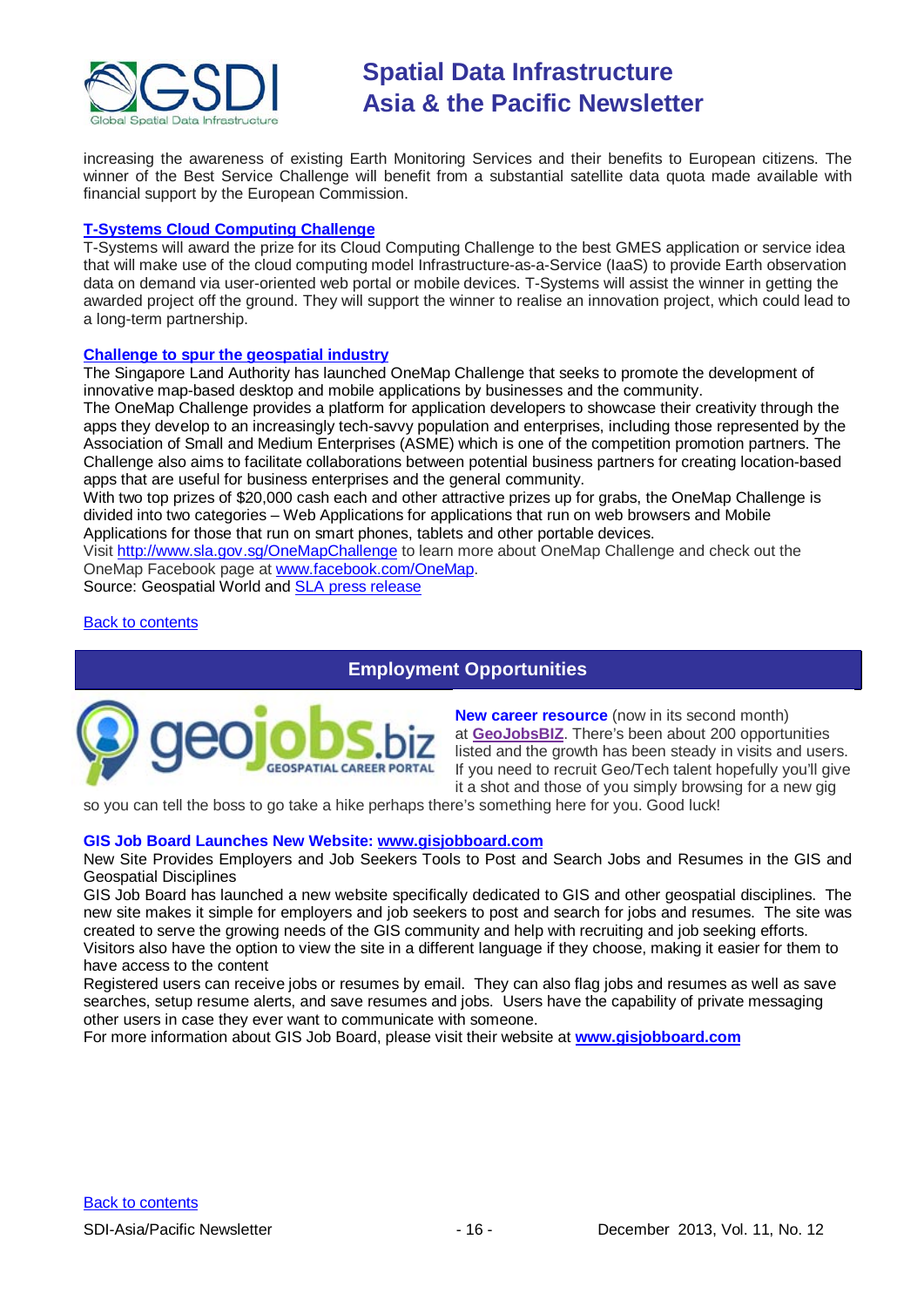

### **Conference Proceedings**

<span id="page-16-0"></span>**[The 6th International Workshop on Remote Sensing and Environmental Innovations](http://www.asiapacificadapt.net/resource/activity-brief-6th-international-workshop-remote-sensing-and-environmental-innovations)** in Mongolia was coorganised by The Research Center for Climate Change Adaptation (RCCCA) of Keio University – the Asia Pacific Adaptation Network's (APAN) sub-regional node for Northeast Asia, along with the National University of Mongolia, Oxford University, and the Japan International Research Center for Agricultural Science. The workshop was held **10-11 June 2013 in Ulaanbaatar, Mongolia** and drew 98 participants from 13 countries (Belgium, Canada, China, France, India, Japan, Korea, Mongolia, Pakistan, Russia, Switzerland, United Kingdom, and United States) and eight Mongolian provinces. Participants included leaders from NGOs, governmental agency representatives, as well as academics and local community leaders. The workshop covered a broad spectrum of topics; from global climate change and the impact of human

activities, to community based adaptation and from collaboration of rural communities with scientists and policy makers, to space engineering education and the integrated application of remote sensing and GIS technology. A special interview session was organised by the RCCCA that brought together rural community leaders and local governmental agents from Mongolia's Ministry of Environment to discuss the needs of the communities as seen from the perspective of daily life.

Taken together the sessions painted a broad picture of the needs of the local communities and the nation as a whole, as it faces large scale upheaval as a result of climate change. Existing gaps in policy and capacity were also revealed most sharply, especially with regards to the ability of Mongolia's

Ministry of Environment to measure and affect the territories it oversees as part of its mandate. Importantly, the workshop provided an opportunity for participants to discover cutting-edge geo-information technology and applications. It allowed for the exchange of ideas, including research results, professional experiences, and future visions in the fields of environmental innovation and remote sensing and GIS applications. [View Activity Brief](http://www.apan-gan.net/sites/default/files/resource/attach/201310_APAN%20Activity%20Brief_KEIO%20RCCCA_Mongolia%20Workshop_fnl.pdf)

**[2013 Esri International User Conference Paper Sessions](http://proceedings.esri.com/library/userconf/proc13/index.html)**

**[International Symposium on Land Cover Mapping for the African Continent](http://data.ess.tsinghua.edu.cn/ISLandCoverAfrica.html)** - June 25-27, 2013.

**3rd [GMES & Africa workshop focusing on Long Term Management of Natural Resources](http://capacity4dev.ec.europa.eu/africa-eu-part.gmes/minisite/3-long-term-management-natural-resources-workshop)** June 25-26, 2013, in Sharm el-Sheikh, Egypt.

#### <span id="page-16-1"></span>**[Back to contents](#page-0-0)**

## **Conferences, Events**

For upcoming events of global or major international interest, please visit the [upcoming conference list o](http://gsdi.org/events/upcnf.asp)n the GSDI website – as this conference list will be reserved for conferences within or with specific interest to the Asia Pacific Region.

#### **The editors welcome news of conferences & events from the newsletter subscribers**

#### **[Call for Expression of Interest to host AARSE 2014 and future Conferences](http://lists.gsdi.org/pipermail/sdi-africa/2010-November/001135.html)**

Call for Expression of Interest to host the 10th biennial International Conference of the African Association of Remote Sensing of the Environment (AARSE) in October 2014 and future Conferences.

| <b>Date</b>      | <b>Location</b>                | <b>Event</b>                                                                                                                                                                                     |
|------------------|--------------------------------|--------------------------------------------------------------------------------------------------------------------------------------------------------------------------------------------------|
| December<br>2013 |                                |                                                                                                                                                                                                  |
| 2-5 December     | Bellvue.<br>Washington,<br>USA | Institute of Navigation (ION) Precise Time and Time Interval<br><b>Meeting</b>                                                                                                                   |
| 3–6 December     | Hanoi, Vietnam                 | <b>Asia-Pacific Regional Space Agency Forum (APRSAF-20)</b><br>Theme: Values from Space - 20 Years of Asia-Pacific Experiences<br>APRSAF-20 is being jointly organized by the Vietnam Academy of |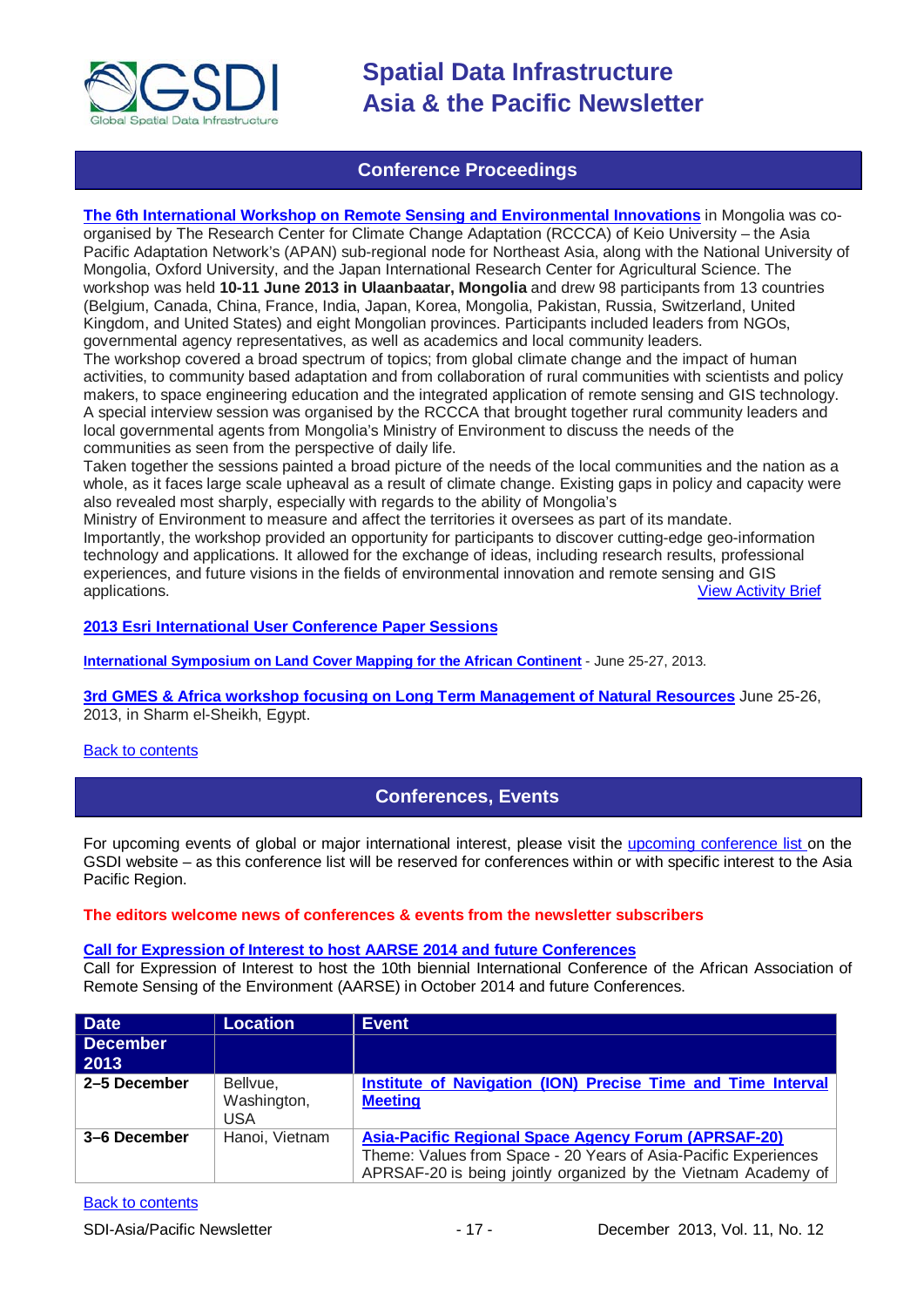

|                              |                           | Science and Technology (VAST), the Ministry of Education,<br>Culture, Sports, Science and Technology of JAPAN (MEXT), and<br>the Japan Aerospace Exploration Agency (JAXA).                                                                                                                                                                                                                                                                                                                                                                                                                            |
|------------------------------|---------------------------|--------------------------------------------------------------------------------------------------------------------------------------------------------------------------------------------------------------------------------------------------------------------------------------------------------------------------------------------------------------------------------------------------------------------------------------------------------------------------------------------------------------------------------------------------------------------------------------------------------|
| 16-19 December               | Ahmedabad,<br>India       | <b>AGSE 2013 - "Geospatial Momentum for Society and Environment"</b><br>Organizers: - Dr. Anjana Vyas (CEPT University, India)<br>Dr. Josef Behr (Stuttgart University, Germany)<br><b>Important Dates</b><br>Last date of Abstract Submission: 20 <sup>th</sup> June 2013<br>Last date of Full Paper Submission: 07th September 2013<br>End of Early Bird Conference Registration: 31 <sup>st</sup> September 2013<br><b>Contact</b>                                                                                                                                                                  |
| 2014                         |                           |                                                                                                                                                                                                                                                                                                                                                                                                                                                                                                                                                                                                        |
| <b>April 2014</b>            |                           |                                                                                                                                                                                                                                                                                                                                                                                                                                                                                                                                                                                                        |
| 30 March-2 April             | San Diego,<br>California  | 17th Annual AAAE Geographic Information Systems (GIS)<br><b>Conference and Exhibition</b>                                                                                                                                                                                                                                                                                                                                                                                                                                                                                                              |
| "NEW"                        |                           | Speaking, sponsorship, exhibitor and Poster Session<br>information: greg.mamary@aaae.org<br>Registration and hotel information: brian.snyder@aaae.org                                                                                                                                                                                                                                                                                                                                                                                                                                                  |
| 7-9 April                    | Canberra,<br>Australia    | Research@Locate'14<br>Held in conjunction with LOCATE 14                                                                                                                                                                                                                                                                                                                                                                                                                                                                                                                                               |
| 7-9 April                    | Canberra,<br>Australia    | <b>LOCATE 14 - Conference and Exhibition</b>                                                                                                                                                                                                                                                                                                                                                                                                                                                                                                                                                           |
| <b>May 2014</b>              |                           |                                                                                                                                                                                                                                                                                                                                                                                                                                                                                                                                                                                                        |
| 5-9 May                      | Geneva,<br>Switzerland    | <b>Geospatial World Forum 2014</b><br><b>CALL for ABSTRACTS</b> - to be submitted by November 1, 2013<br>Notification of Acceptance: November 15, 2013<br>Contact: info@geospatialworldforum.org                                                                                                                                                                                                                                                                                                                                                                                                       |
| 21-23 May                    | Thessaloniki,             | 5th International Conference on Geographic Object-Based                                                                                                                                                                                                                                                                                                                                                                                                                                                                                                                                                |
|                              | Greece                    | <b>Image Analysis</b> (GEOBIA 2014).                                                                                                                                                                                                                                                                                                                                                                                                                                                                                                                                                                   |
| <b>June 2014</b>             |                           |                                                                                                                                                                                                                                                                                                                                                                                                                                                                                                                                                                                                        |
| 15-21 June<br>"UPDATED"      | Riviera, Bulgaria         | 5th International Conference on CARTOGRAPHY & GIS<br>January 10, 2014: Abstract submission<br>February 25: Full paper submission for publication in Springer Book<br>May 1: Full paper submission for Conference Proceedings<br>Please be aware of the first deadline $-10$ January 2014. You are<br>kindly asked to submit:<br>- abstract for conference proceedings<br><b>OR</b>                                                                                                                                                                                                                     |
| 16-21 June                   | Kuala Lumpur,<br>Malaysia | - full paper in case you would like to propose a paper for publishing<br>in a Springer book titled "Thematic Cartography for the Society"<br>XXV FIG Congress: Engaging the Challenges - Enhancing the<br><b>Relevance</b><br><b>IMPORTANT DATES</b><br><b>Peer Reviewed Papers</b><br>Deadline for authors to submit full papers: November 1, 2013<br>First notification to authors of acceptance: December 19<br><b>Non Peer Reviewed Papers</b><br>Deadline for authors to submit abstracts: December 1<br>Confirmation to authors of acceptance of abstracts: January 31<br><b>Call for Papers</b> |
| <b>July 2014</b><br>1-4 July | Salzburg, Austria         | <b>GI_Forum 2014: Geospatial Innovation for Society</b>                                                                                                                                                                                                                                                                                                                                                                                                                                                                                                                                                |